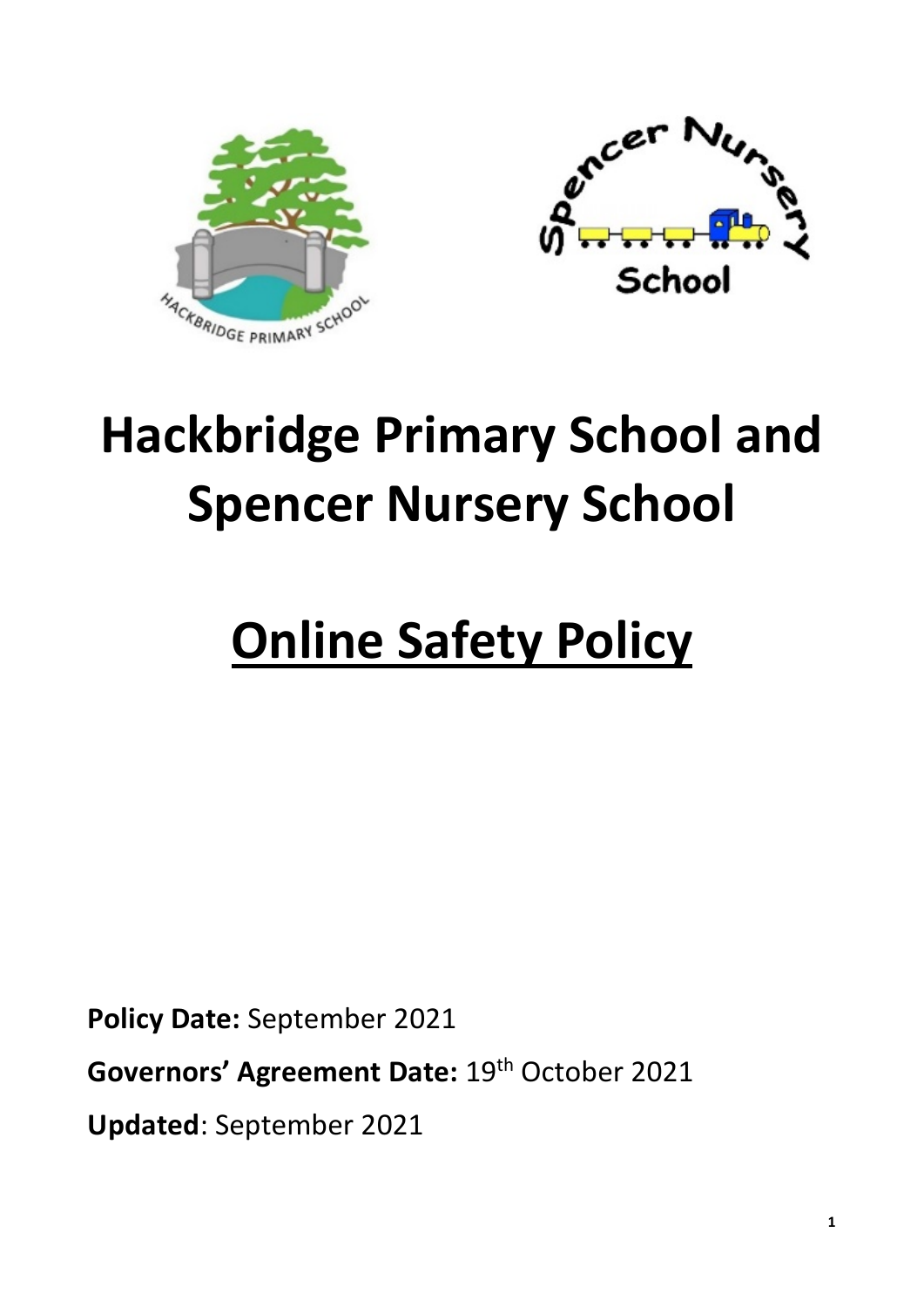# **Contents Page**

| <b>Section</b>                                                                                   | Page |
|--------------------------------------------------------------------------------------------------|------|
| Introduction: What is the policy? Aims                                                           | 3    |
| <b>Roles and Responsibilities: Headteacher</b>                                                   | 4    |
| <b>Roles and Responsibilities: Designated Safeguarding Lead</b>                                  | 4    |
| <b>Roles and Responsibilities: Governing Body</b>                                                | 5    |
| <b>Roles and Responsibilities: All Staff</b>                                                     | 6    |
| <b>Roles and Responsibilities: PSHE Lead</b>                                                     | 6    |
| <b>Roles and Responsibilities: Subject Lead</b>                                                  | 7    |
| <b>Roles and Responsibilities: Computing Lead</b>                                                | 7    |
| Roles and Responsibilities: Volunteers and Contractors (including Tutors)                        | 7    |
| <b>Roles and Responsibilities: Pupils</b>                                                        | 8    |
| <b>Roles and Responsibilities: Parents/Carers</b>                                                | 8    |
| <b>Roles and Responsibilities: External Groups</b>                                               | 8    |
| <b>Education</b>                                                                                 | 8    |
| <b>Handling Online Safety Concerns and Incidents</b>                                             | 9    |
| Misuse of school technology (devices, systems, networks or platforms)                            |      |
| Social media incident                                                                            |      |
| Data protection and data security                                                                | 10   |
| <b>Appropriate filtering and monitoring</b>                                                      | 10   |
| <b>Electronic communications - Email</b>                                                         | 10   |
| <b>School Website</b>                                                                            | 11   |
| <b>Cloud Platforms</b>                                                                           | 11   |
| <b>Digital images and video</b>                                                                  | 11   |
| <b>Social Media</b>                                                                              | 12   |
| Staff, pupils' and parents Social Media presence<br>Social media incidents                       |      |
| <b>Extremism</b>                                                                                 |      |
| Devise usage                                                                                     | 13   |
| Personal devices including wearable technology and mobile telephones                             |      |
| Network/internet access on school devices<br>Trips / events away from school                     |      |
| <b>Searching and confiscation</b>                                                                |      |
| Appendix A: Acceptable Use Agreement (pupils KS1)                                                | 15   |
| Appendix B: Acceptable Use Agreement (pupils KS2)                                                | 16   |
| <b>Appendix C: Staff, Governors and Volunteers</b>                                               | 17   |
| <b>Appendix D: Visitors and Contractors</b>                                                      | 18   |
| <b>Appendix E: Parents and Carers</b>                                                            | 19   |
| Appendix F: Online Communication (including Social Media) Code of Conduct for                    | 20   |
| <b>Staff Working with Children</b><br><b>Appendix G: Electronic Device Acceptable Use Policy</b> | 22   |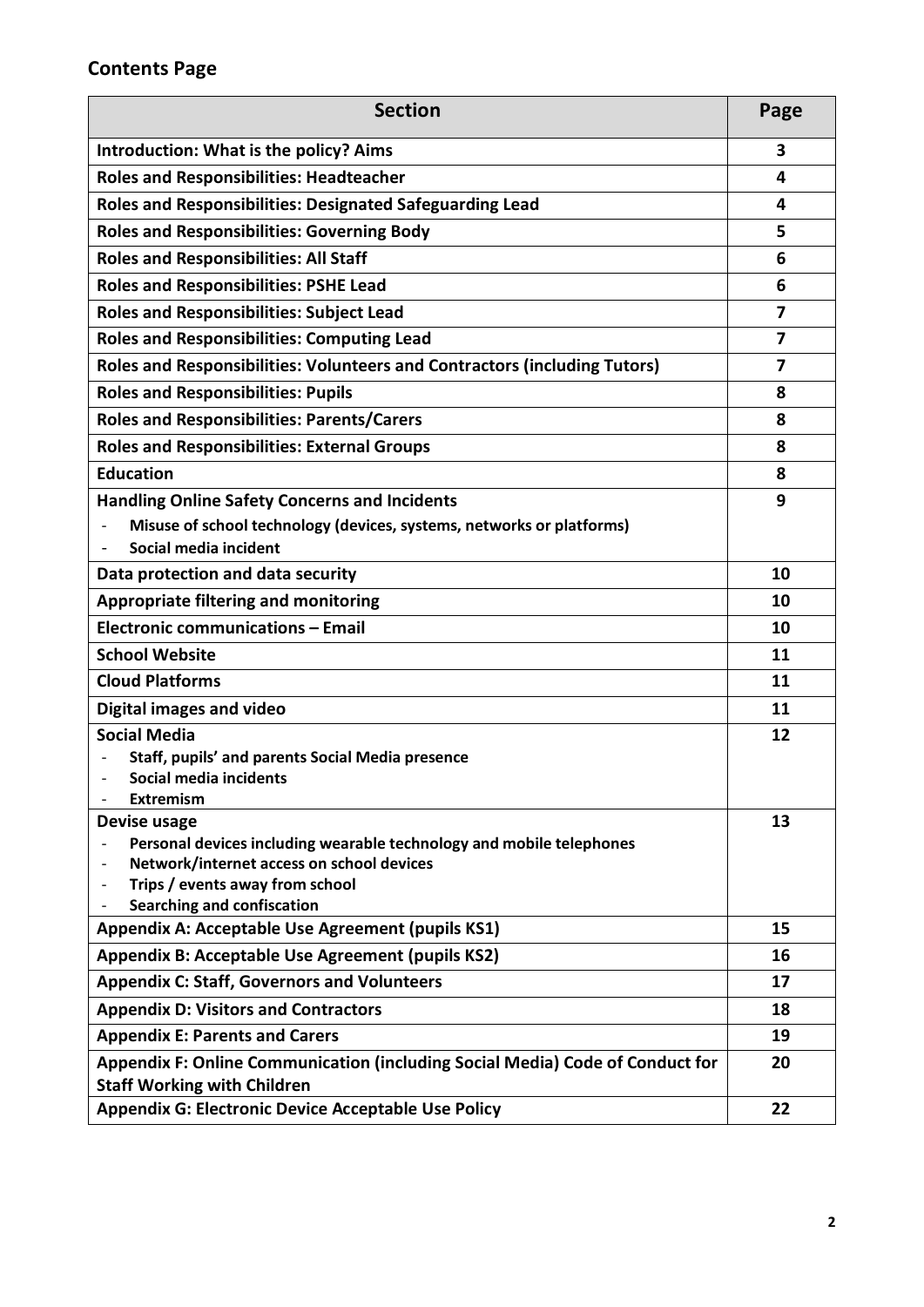This policy applies to all members of the Hackbridge Primary School and Spencer Nursery School community (including staff, governors, supply teachers, tutors engaged under the DfE National Tutoring Programme, volunteers, contractors, pupils, parents/carers, visitors and community users) who have access to our digital technology, networks and systems, whether on-site or remotely, and at any time, or who use technology in their school role.

# **What is this policy?**

Online safety is an integral part of safeguarding and requires a whole school, cross-curricular approach and collaboration between key school leads. Accordingly, this policy is written in line with 'Keeping Children Safe in Education' 2021 (KCSIE), 'Teaching Online Safety in Schools' 2019, statutory RSHE guidance 2019 and other statutory documents: the [Education Act 1996](https://www.legislation.gov.uk/ukpga/1996/56/contents) (as amended), the [Education and Inspections Act 2006](https://www.legislation.gov.uk/ukpga/2006/40/contents) and the [Equality Act 2010.](https://www.legislation.gov.uk/ukpga/2010/15/contents) In addition, it reflects the [Education Act 2011,](http://www.legislation.gov.uk/ukpga/2011/21/contents/enacted) which has given teachers stronger powers to tackle cyber-bullying by, if necessary, searching for and deleting inappropriate images or files on pupils' electronic devices where they believe there is a 'good reason' to do so. It complements existing and forthcoming subjects including Health, Relationships and Sex Education, Citizenship and Computing; it is designed to sit alongside our school's statutory Child Protection & Safeguarding Policy. Any issues and concerns with online safety must follow the school's safeguarding and child protection procedures.

This policy is a living document and subject to full annual review but will also be amended where necessary during the year in response to developments in our school and the local area. The Designated Safeguarding Lead takes the lead responsibility for safeguarding and child protection (including online safety).

Online-safety risks are traditionally categorised as one of the 3 Cs: Content, Contact or Conduct. Many of the new risks are mentioned in KCSIE 2021, e.g. extra-familial harms where children are at risk of abuse or exploitation to multiple harms in situations outside their families including sexual exploitation, criminal exploitation, serious youth violence and upskirting.

As a school we keep updated with prominent new and emerging trends. There has been an alarming increase in distress caused by, and risk from, content. For many years, online-safety messages have focussed on 'stranger danger', i.e. meeting strangers online and then meeting them face to face (contact). Whilst these dangers have not gone away and remain important, violent or sexual content is now prevalent – sending or receiving, voluntarily or coerced. Contact and conduct of course also remain important challenges to address.

In past and potential future **remote learning and lockdowns**, there is a greater risk for grooming and exploitation (CSE, CCE and radicalisation) as children spend more time at home and on devices. There is a real risk that some of your pupils may have missed opportunities to disclose such abuse during the lockdowns or periods of absence.

# **Aims**

This policy aims to:

- Set out expectations for all Hackbridge Primary School & Spencer Nursery School community members' online behaviour, attitudes and activities and use of digital technology (including when devices are offline)
- Help all stakeholders to recognise that online/digital behaviour standards (including social media activity) must be upheld beyond the confines of the school gates and school day, and regardless of device or platform
- Facilitate the safe, responsible and respectful use of technology to support teaching & learning, increase attainment and prepare children for the risks and opportunities of today's and tomorrow's digital world, to survive and thrive online
- Help school staff working with children to understand their roles and responsibilities to work safely and responsibly with technology and the online world:
	- o for the protection and benefit of the children in their care, and
	- o for their own protection, minimising misplaced or malicious allegations and to better understand their own standards and practice
	- $\circ$  for the benefit of the school, supporting the school ethos, aims and objectives, and protecting the reputation of the school and profession
- Establish clear structures by which online misdemeanours will be treated, and procedures to follow where there are doubts or concerns (in-line with the school's Behaviour & Anti-Bullying Policy).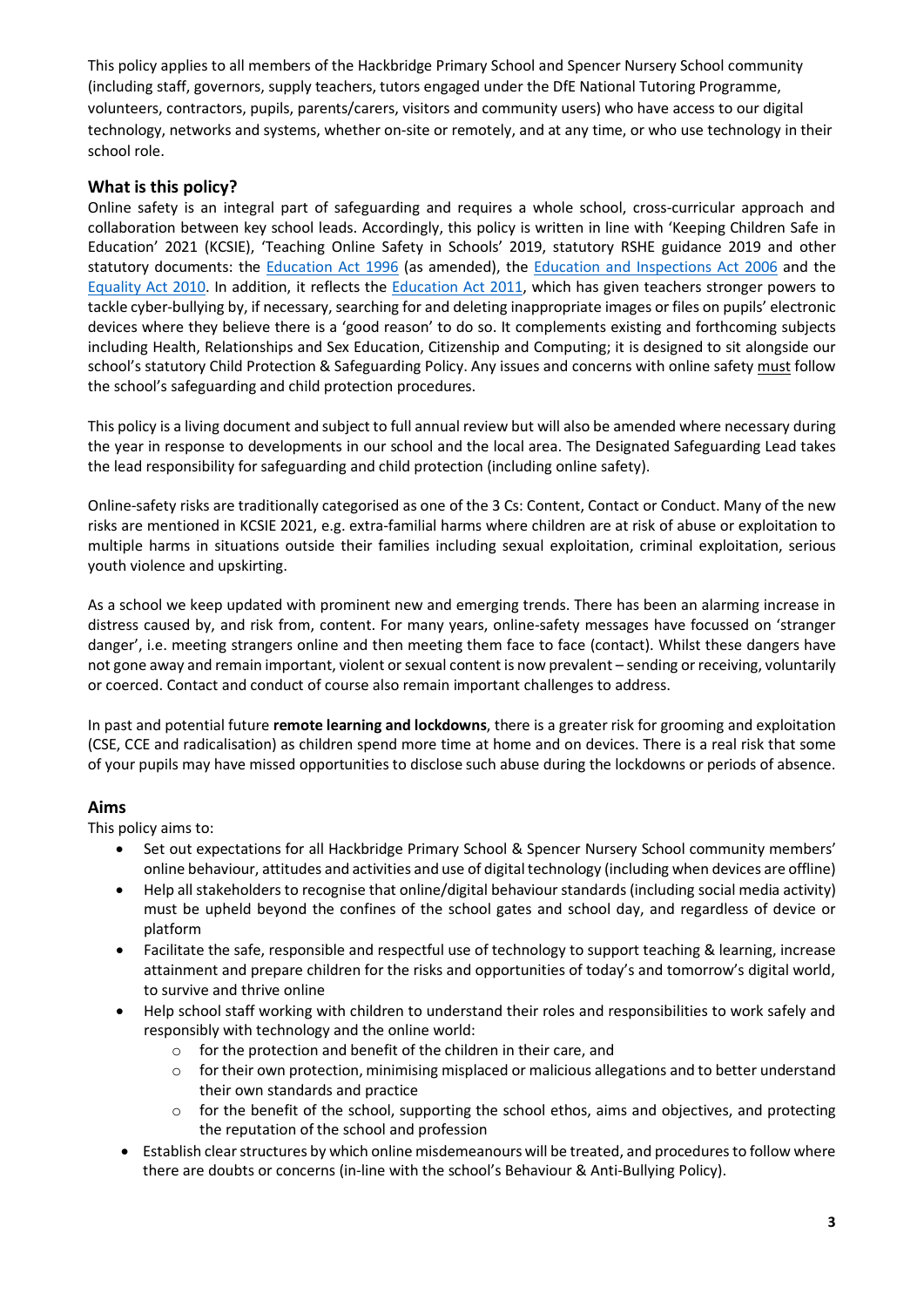# **Roles and responsibilities**

This school is a community and all members have a duty to behave respectfully online and offline, to use technology for teaching and learning and to prepare for life after school, and to immediately report any concerns or inappropriate behaviour, to protect staff, pupils, families and the reputation of the school. We learn together, make honest mistakes together and support each other in a world that is online and offline at the same time.

#### **Headteacher**

Key responsibilities:

- Support safeguarding leads and technical staff as they review protections for pupils in the home and remotelearning procedures, rules and safeguards
- Foster a culture of safeguarding where online safety is fully integrated into whole-school safeguarding
- Oversee the activities of the DSL and ensure that their responsibilities listed are being followed and fully supported
- Ensure that policies and procedures are followed by all staff
- Undertake training in offline and online safeguarding, in accordance with statutory guidance and relevant Local Safeguarding Partnerships
- Liaise with the DSL on all online-safety issues which might arise and receive regular updates on school issues and broader policy and practice information
- Take overall responsibility for data management and information security ensuring the school's provision follows best practice in information handling; work with the staff, DSL and governors to ensure a GDPRcompliant framework for storing data, but helping to ensure that child protection is always put first and dataprotection processes support careful and legal sharing of information
- Ensure the school implements and makes effective use of appropriate ICT systems and services including school-safe filtering and monitoring, protected email systems and that all technology including cloud systems are implemented according to child-safety first principles
- Ensure that there is a system in place to monitor and support staff (e.g. network manager) who carry out internal technical online-safety procedures
- Ensure governors are regularly updated on the nature and effectiveness of the school's arrangements for online safety
- Ensure suitable risk assessments are undertaken so the curriculum meets needs of pupils, including risk of children being radicalised
- Ensure the school website meets statutory DfE requirements.

# **Designated Safeguarding Lead**

- "The designated safeguarding lead should take lead responsibility for safeguarding and child protection (including online safety) … this lead responsibility should not be delegated." KCSIE 2021
- Work with the Headteacher and technical staff to review protections for pupils in the home and remotelearning procedures, rules and safeguards
- Ensure "An effective approach to online safety [that] empowers a school or college to protect and educate the whole school or college community in their use of technology and establishes mechanisms to identify, intervene in and escalate any incident where appropriate." KCSIE 2021
- "Liaise with staff (especially pastoral support staff, school nurses, IT Technicians, and SENCOs) on matters of safety and safeguarding (including online and digital safety) and when deciding whether to make a referral by liaising with relevant agencies." KCSIE 2021
- Take day to day responsibility for online safety issues and be aware of the potential for serious child protection concerns
- Remind staff of safeguarding considerations as part of a review of remote learning procedures and technology, including that the same principles of online safety and behaviour apply
- Understand and make all staff aware of procedures to be followed in the event of a serious online safeguarding incident
- Work with the headteacher, SLT and governors to ensure a GDPR-compliant framework for storing data, but helping to ensure that child protection is always put first and data-protection processes support careful and legal sharing of information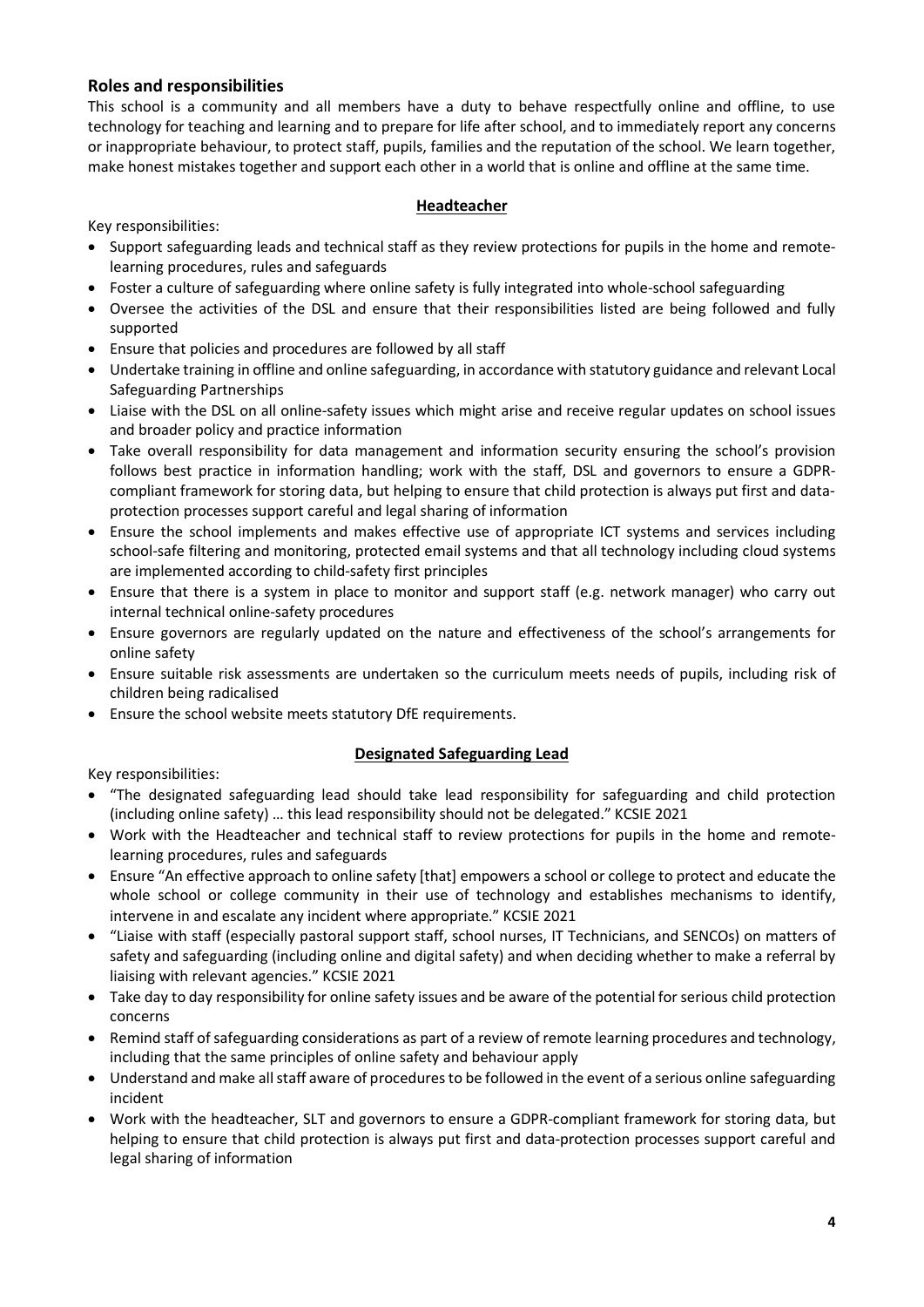- Stay up to date with the latest trends in online safety through receiving regular updates in online safety issues and legislation and be aware of local and school trends and undertake Prevent awareness training
- Review and update this policy, other online safety documents and the strategy on which they are based (in harmony with policies for behaviour, safeguarding, Prevent and others) and submit for review to the governors.
- Be responsible for ensuring that all staff receive suitable training to carry out their safeguarding and online safety roles
- Ensure that online safety education is embedded across the curriculum and beyond, in wider school life
- Promote an awareness and commitment to online safety throughout the school community, with a strong focus on parents
- Liaise with school technical, pastoral, and support staff as appropriate
- Communicate regularly with SLT and the designated safeguarding governor to discuss current issues (anonymised), review incident logs and appropriate filtering and monitoring
- Ensure all staff are aware of the procedures that need to be followed in the event of an online safety incident, and that these are logged in the same way as any other safeguarding incident
- Keep up to date with the school's online safety policy and technical information in order to effectively carry out their online safety role and to inform and update others as relevant
- Maintain up-to-date documentation of the school's online security and technical procedures
- Ensure adequate provision for staff to flag issues when not in school and for pupils to disclose issues when off site, especially when in isolation/quarantine/lockdown
- Oversee and discuss 'appropriate filtering and monitoring' with governors and ensure staff are also aware
- Ensure the 2021 DfE guidance on Sexual Violence & Sexual Harassment Between Children in Schools & College is followed throughout the school and that staff adopt a zero-tolerance approach to this, as well as to bullying

#### **Governing Body, led by Safeguarding Governor**

- Approve this policy and strategy and subsequently review its effectiveness, e.g. by asking the questions in the helpful document from the UK Council for Child Internet Safety (UKCIS) [Online safety in schools and colleges:](https://assets.publishing.service.gov.uk/government/uploads/system/uploads/attachment_data/file/562876/Guidance_for_School_Governors_-_Question_list.pdf)  [Questions from the Governing Board](https://assets.publishing.service.gov.uk/government/uploads/system/uploads/attachment_data/file/562876/Guidance_for_School_Governors_-_Question_list.pdf)
- Ask about how the school has reviewed protections for pupils in the home (including when with online tutors) and remote-learning procedures, rules and safeguards
- "Ensure an appropriate senior member of staff, from the school leadership team, is appointed to the role of DSL [with] lead responsibility for safeguarding and child protection (including online safety) [with] the appropriate status and authority [and] time, funding, training, resources and support…" KCSIE 2021
- Support the school in encouraging parents and the wider community to become engaged in online safety activities
- Have regular strategic reviews with the DSL and incorporate online safety into standing discussions of safeguarding at governor meetings
- Work with the DSL and headteacher to ensure a GDPR-compliant framework for storing data, but helping to ensure that child protection is always put first and data-protection processes support careful and legal sharing of information
- Check all school staff have read Part 1; SLT and all working directly with children have read Annex B; check Annex D on Online Safety reflects practice in your school
- "Ensure that all staff undergo safeguarding and child protection training (including online safety) at induction. The training should be regularly updated […] in line with advice from the local three safeguarding partners […] integrated, aligned and considered as part of the overarching safeguarding approach." KCSIE 2021
- "Ensure appropriate filters and appropriate monitoring systems are in place [but…] be careful that 'overblocking' does not lead to unreasonable restrictions as to what children can be taught with regard to online teaching and safeguarding". KCSIE 2021
- "Ensure that children are taught about safeguarding, including online safety […] as part of providing a broad and balanced curriculum […] Consider a whole school approach to online safety [with] a clear policy on the use of mobile technology." In-line with 'Teaching Online Safety in Schools 2019' and the UKCIS cross-curricular framework 'Education for a Connected World' 2020 to support a whole-school approach.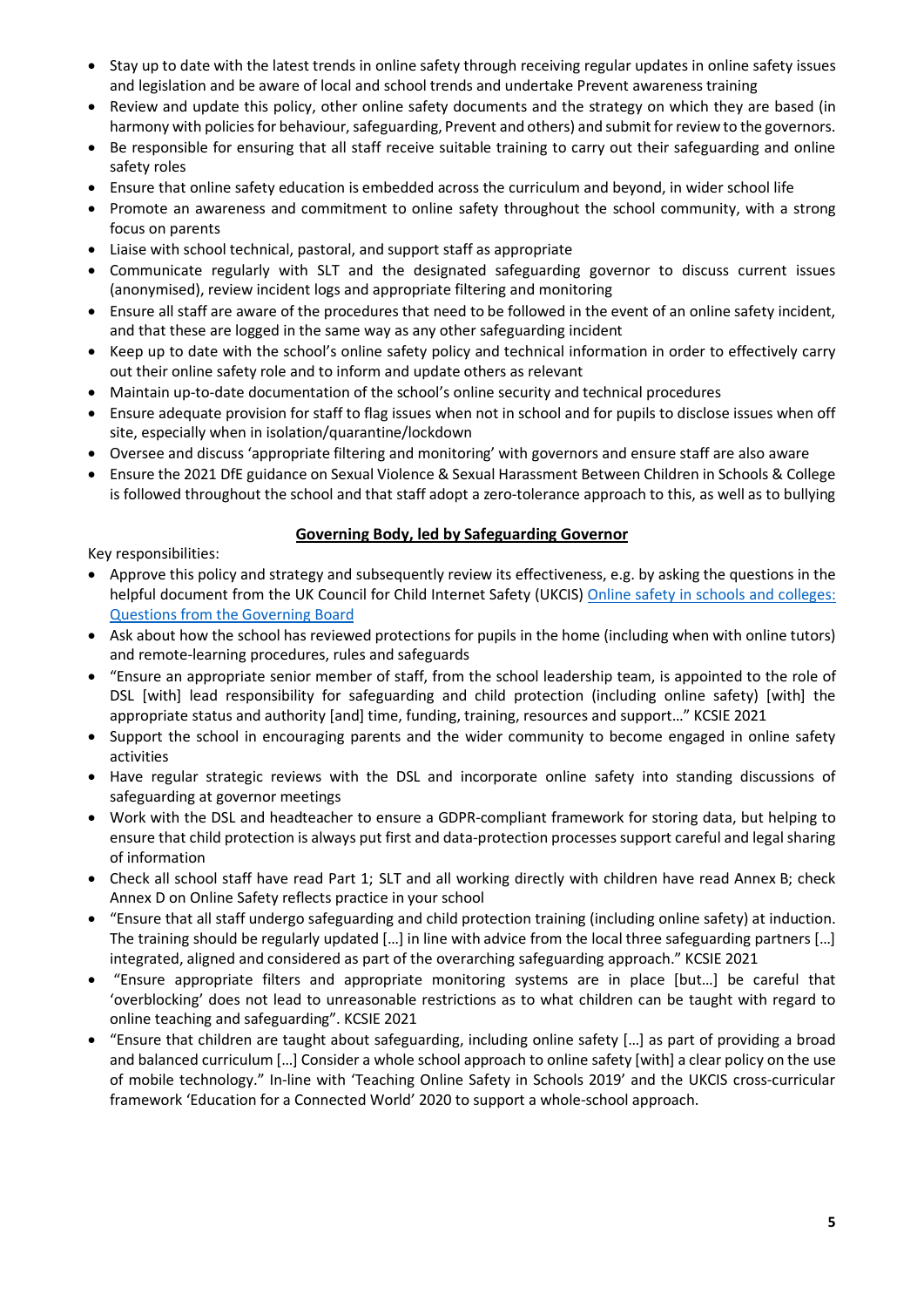## **All staff**

Key responsibilities:

- In 2021 pay particular attention to safeguarding provisions for home-learning and remote-teaching technologies. There are further details in the staff AUP
- Recognise that RSHE is now statutory and that it is a whole-school subject requiring the support of all staff; online safety has become core to this new subject
- Understand that online safety is a core part of safeguarding; as such it is part of everyone's job
- Know who the Designated Safeguarding Lead (DSL) is and the Deputy DSLs are
- Read Part 1 and have been sign posted to Annex B and D of KCSIE 2021
- Read and follow this policy in conjunction with the school's main safeguarding policy
- Record online-safety incidents in the same way as any safeguarding incident and report in accordance with school procedures.
- Sign and follow the staff acceptable use polices and code of conduct Appendix C, F and G.
- Notify the DSL if policy does not reflect practice in your school and follow escalation procedures if concerns are not promptly acted upon
- Identify opportunities to thread online safety through all school activities as part of a whole school approach in line with the RSHE curriculum, both outside the classroom and within the curriculum, supporting curriculum/stage/subject leads, and making the most of unexpected learning opportunities as they arise (which have a unique value for pupils)
- Whenever overseeing the use of technology in school or for homework or remote teaching, encourage and talk about appropriate behaviour and how to get help and consider potential risks and the age-appropriateness of websites
- When supporting pupils remotely, be mindful of additional safeguarding considerations
- Carefully supervise and guide pupils when engaged in learning activities involving online technology, supporting them with search skills, critical thinking, age appropriate materials and signposting, and legal issues such as copyright and GDPR
- Be aware of security best-practice at all times, including password hygiene and phishing strategies.
- Prepare and check all online source and resources before using
- Encourage pupils to follow their acceptable use policy, at home as well as at school and remind them about it and enforce school procedures if not followed
- Notify the DSL of new trends and issues before they become a problem
- Take a zero-tolerance approach to bullying and sexual harassment
- Be aware that you are often most likely to see or overhear online-safety issues (particularly relating to bullying and sexual harassment and violence) in the playground, corridors, toilets and other communal areas outside the classroom – always report to the DSL
- Receive regular updates from the DSL and have a healthy curiosity for online safety issues
- Model safe, responsible and professional behaviours in their own use of technology. This includes outside the school hours and site, and on social media, in all aspects upholding the reputation of the school and of the professional reputation of all staff.

#### **PSHE Lead**

- Embed consent, mental wellbeing, healthy relationships and staying safe online into the PSHE / Relationships education and health education curriculum. "This will include being taught what positive, healthy and respectful online relationships look like, the effects of their online actions on others and knowing how to recognise and display respectful behaviour online. Throughout these subjects, teachers will address online safety and appropriate behaviour in an age appropriate way that is relevant to their pupils' lives." KCSIE 2021
- This will complement the computing curriculum, which covers the principles of online safety at all key stages, with progression in the content to reflect the different and escalating risks that pupils face. This includes how to use technology safely, responsibly, respectfully and securely, and where to go for help and support when they have concerns about content or contact on the internet or other online technologies.
- Work closely with the DSL and all other staff to ensure an understanding of the issues, approaches and messaging within PSHE.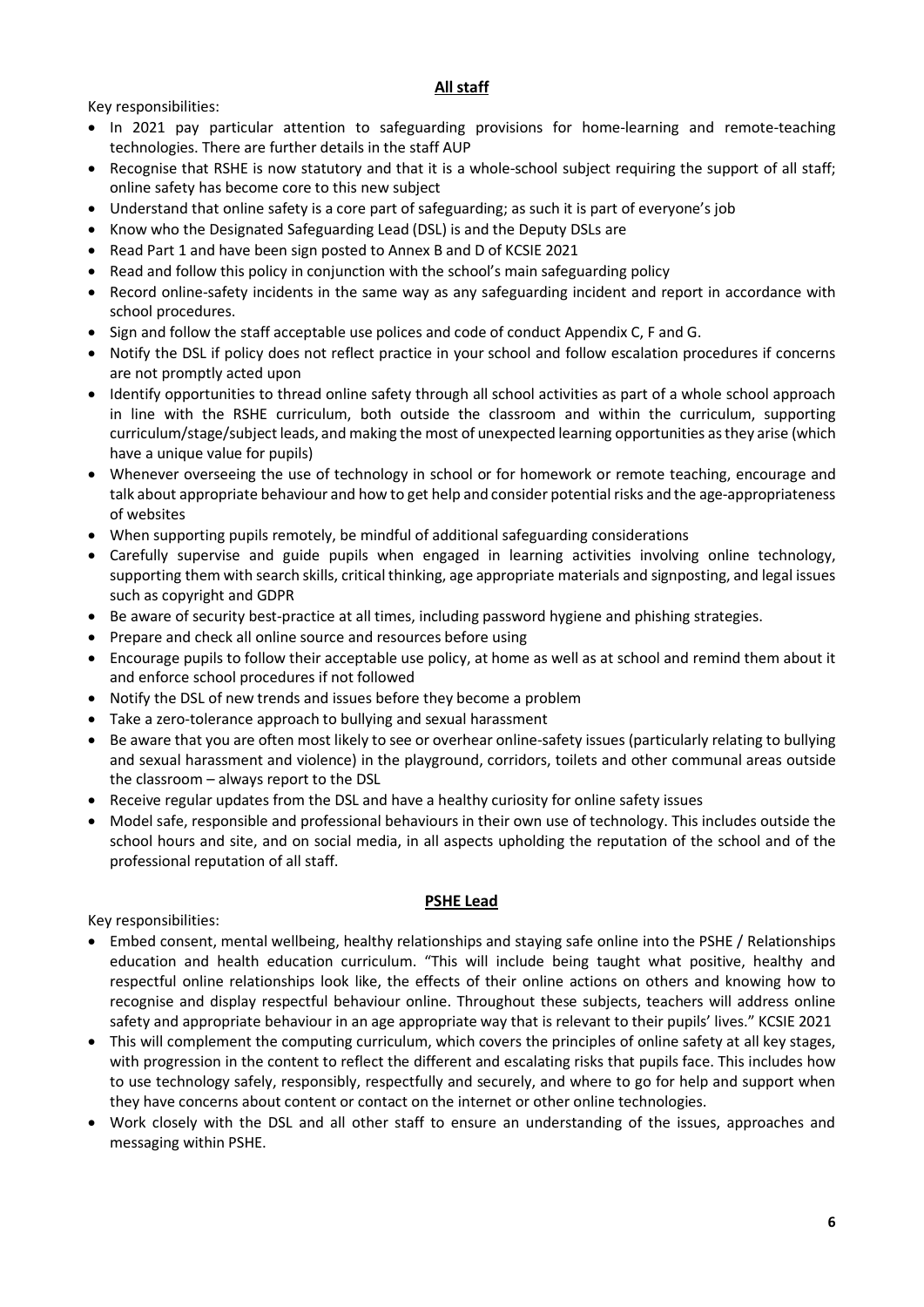# **Computing Lead**

Key responsibilities:

- Oversee the delivery of the online safety element of the Computing curriculum in accordance with the national curriculum
- Work closely with the DSL and all other staff to ensure an understanding of the issues, approaches and messaging within Computing
- Support the HT and DSL team as they review protections for pupils in the home and remote-learning procedures, rules and safeguards
- Collaborate with technical staff and others responsible for ICT use in school to ensure a common and consistent approach, in line with acceptable-use agreements
- Work closely with the DSL to ensure that school systems and networks reflect school policy
- Ensure all stakeholders understand the consequences of existing services and of any changes to these systems (especially in terms of access to personal and sensitive records / data and to systems such as YouTube mode, web filtering settings, sharing permissions for files on cloud platforms etc)
- Support and advise on the implementation of 'appropriate filtering and monitoring' as decided by the DSL and SLT with support from Cygnet
- Manage the school's systems, networks and devices, according to a strict password policy, with systems in place for detection of misuse and malicious attack, with adequate protection, encryption and backup for data, including disaster recovery plans, and auditable access controls
- Cygnet with the support of the Computing Lead will oversee that the school may want to take advantage of the following solutions, which are part of our LGfL package: Sophos Anti-Virus, Sophos Anti-Phish (from Sept 2019), Sophos InterceptX, Sophos Server Advance, Malware Bytes, Egress, Meraki Mobile Device Management and CloudReady/NeverWare. These solutions which are part of our package will help protect the network and users on it
- With the support of the DSL, monitor the use of school technology, online platforms and social media presence and that any misuse/attempted misuse is identified and reported in line with school policy
- To ensure all LGfL services are managed on behalf of the school in line with school policies, following data handling procedures as relevant
- Maintain up-to-date documentation of the school's online security and technical procedures
- To ensure all LGfL services are managed on behalf of the school in line with school policies, following data handling procedures as relevant
- Work closely with the DSL to ensure they understand who the nominated contacts are, what they can do and what data access they have, as well as the implications of all existing services and changes to settings that you might request (for example: for YouTube restricted mode, internet filtering settings, firewall port changes, pupil email settings, and sharing settings for any cloud services such as Microsoft Office 365 and Google G Suite).

# **Subject Area Leads**

Key responsibilities:

- Look for opportunities to embed online safety in your subject or aspect, and model positive attitudes and approaches to staff and pupils alike
- Consider how the UKCIS framework Education for a Connected World and Teaching Online Safety in Schools can be applied in your context
- Work closely with the DSL and all other staff to ensure an understanding of the issues, approaches and messaging within Computing

# **Volunteers and contractors (including tutors)**

- Read, understand, sign and adhere to an Acceptable Use Policy Appendix D
- Report any concerns, no matter how small, to the DSL as named in the acceptable Use policies
- Maintain an awareness of current online safety issues and guidance
- Model safe, responsible and professional behaviours in their own use of technology at school and as part of remote teaching or any online communications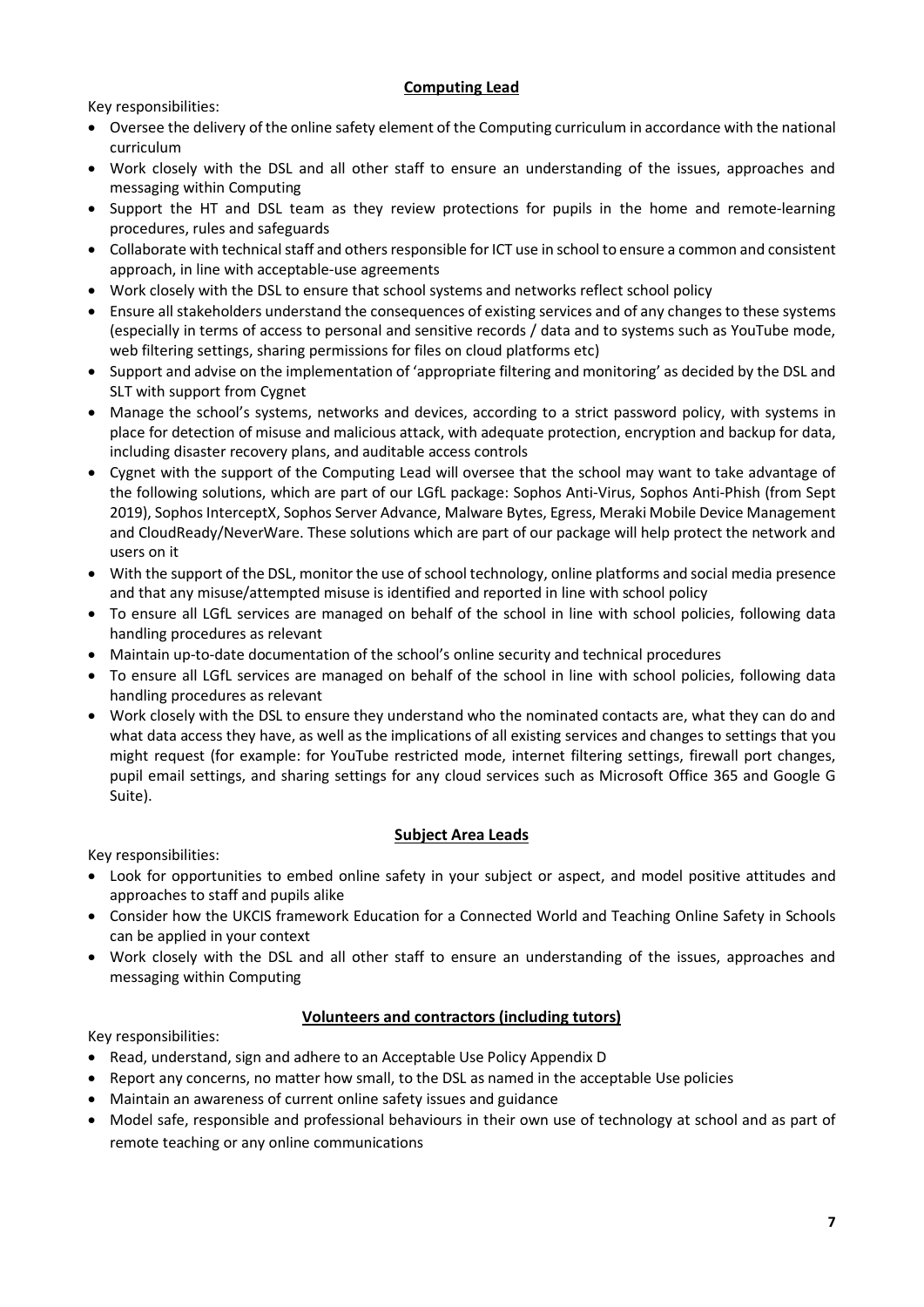• Note that as per AUP agreement a contractor will never attempt to arrange any meeting, including tutoring session, without the full prior knowledge and approval of the school, and will never do so directly with a pupil. The same applies to any private/direct communication with a pupil.

# **Pupils (Hackbridge Primary only)**

Key responsibilities:

- Read, understand, sign and adhere to the pupil acceptable use policy and review this annually Appendix A and B
- Treat home learning during any isolation/quarantine or bubble/school lockdown in the same way as regular learning in school and behave as if a teacher or parent were watching the screen
- Avoid any private communication or use of personal logins/systems to communicate with or arrange meetings with school staff or tutors
- Understand the importance of reporting abuse, misuse or access to inappropriate materials
- Know what action to take if they or someone they know feels worried or vulnerable when using online technology, at school, home or anywhere else
- To understand the importance of adopting safe and responsible behaviours and good online safety practice when using digital technologies outside of school and realise that the school's acceptable use policies cover actions out of school, including on social media
- Remember the rules on the misuse of school technology devices and logins used at home should be used just like if they were in full view of a teacher
- Understand the benefits/opportunities and risks/dangers of the online world and know who to talk to at school or outside school if there are problems

# **Parents/carers**

Key responsibilities:

- Read, sign and promote the school's Parental Home-School Contract and Parental Acceptable Use Policy (Appendix E & page 4 & 5 of the Home-School Contact Book). Also read the pupil Acceptable Use Policy and encourage their children to follow it – Hackbridge Primary only.
- Consult with the school if they have any concerns about their children's and others' use of technology
- Promote positive online safety and model safe, responsible and positive behaviours in their own use of technology, including on social media: not sharing other's images or details without permission and refraining from posting negative, threatening or violent comments about others, including the school staff, volunteers, governors, contractors, pupils or other parents/carers
- Encourage children to engage fully in home-learning during any period of isolation/quarantine or bubble/school closure and flag any concerns
- Support the child during remote learning to avoid video calls in a bedroom if possible and if not, to ensure the child is fully dressed and not in bed, with the camera pointing away from beds/bedding/personal information etc. and the background blurred or changes where possible
- If organising private online tuition, remain in the room if possible, ensure the child knows tutors should not arrange new sessions directly with the child or attempt to communicate privately.

# **External groups (HPS Fundraising Team & Class Reps)**

Key responsibilities:

- Any external individual/organisation will sign an acceptable use policy prior to using technology or the internet within school and out of school when promoting the school
- Support the school in promoting online safety and data protection
- Model safe, responsible, respectful and positive behaviours in their own use of technology, including on social media: not sharing other's images or details without permission and refraining from posting negative, threatening or violent comments about others, including the school staff, volunteers, governors, contractors, pupils or other parents/carers

# **Education and curriculum**

The following subjects have the clearest online safety links:

- PSHE including Relationships education and health education.
- Computing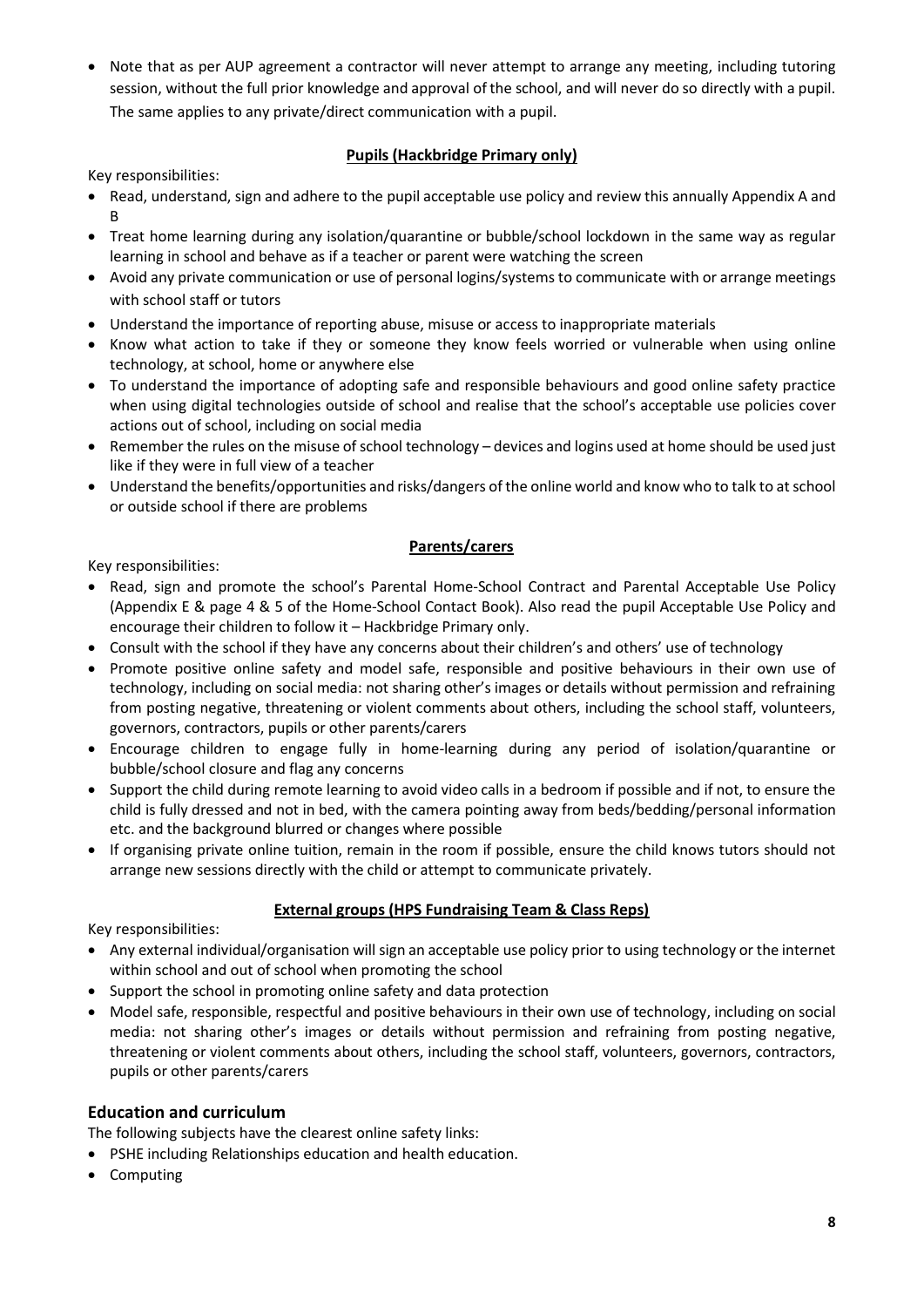Whenever overseeing the use of technology (devices, the internet, new technology such as augmented reality, etc) in school or setting as homework tasks, all staff should encourage sensible use, monitor what pupils are doing and consider potential dangers and the age appropriateness of websites (ask your DSL what appropriate filtering and monitoring policies are in place).

All staff should carefully supervise and guide pupils when engaged in learning activities involving online technology, supporting them with search skills, critical thinking (e.g. fake news), age appropriate materials and signposting, and legal issues such as copyright and data law.

At our schools, we recognise that online safety and broader digital resilience must be thread throughout the curriculum and that is why we are working to adopt the cross-curricular framework 'Education for a Connected World' from UKCIS including:

- Self-image & identity
- Online relationships
- Online reputation
- Copy right
- Ownership
- Online bullying
- Managing online information
- Health, well-being and lifestyle
- Privacy and security

# **Handling online safety concerns and incidents**

It is vital that all staff recognise that online-safety is a part of safeguarding (as well as being a curriculum strand of Computing and PSHE. General concerns must be handled in the same way as any other safeguarding concern.

School procedures for dealing with online-safety is detailed in the Child Protection & Safeguarding policy as well as the Behaviour & Anti-Bullying Policy.

This school commits to take all reasonable precautions to ensure online safety, but recognises that incidents will occur both inside school and outside school and that those from outside school will continue to impact on pupils when they come into school or during extended periods away from school. All members of the school are encouraged to report issues swiftly to allow us to deal with them quickly and sensitively through the school's escalation processes.

Any suspected online risk or infringement should be reported to DSL on the same day. Any concern/allegation about staff misuse is always referred directly to the Headteacher, unless the concern is about the Headteacher in which case the compliant is referred to the Chair of Governors and the LADO (Local Authority's Designated Officer). Staff may also use the NSPCC Whistleblowing Helpline.

The school will actively seek support from other agencies, as needed (i.e. the local authority, LGfL, UK Safer Internet Centre's Professionals' Online Safety Helpline, NCA CEOP, Prevent Officer, Police, IWF). We will inform parents/carers of online-safety incidents involving their children, and the Police where staff or pupils engage in or are subject to behaviour, which we consider is particularly disturbing or breaks the law.

For specific online safety concerns refer to the Child Protection and Safeguarding policy (Sexting, upskirting, bullying, sexual violence and harassment)**.** 

#### **Misuse of school technology (devices, systems, networks or platforms)**

Clear and well communicated rules and procedures are essential to govern pupil and adult use of school networks, connections, internet connectivity and devices, cloud platforms and social media (both when on school site and outside of school).

These are defined in the relevant Acceptable Use Policy as well as in this document. Where pupils contravene these rules, the school behaviour policy will be applied; where staff contravene these rules, action will be taken as outlined in the staff code of conduct/handbook. Further to these steps, the school reserves the right to withdraw – temporarily or permanently – any or all access to such technology, or the right to bring devices onto school property.

#### **Social Media incidents**

We have clear rules and expectations of behaviour for children and adults when using social media in our school community. These are also governed by our school's Acceptable Use Policies the School's Online Communication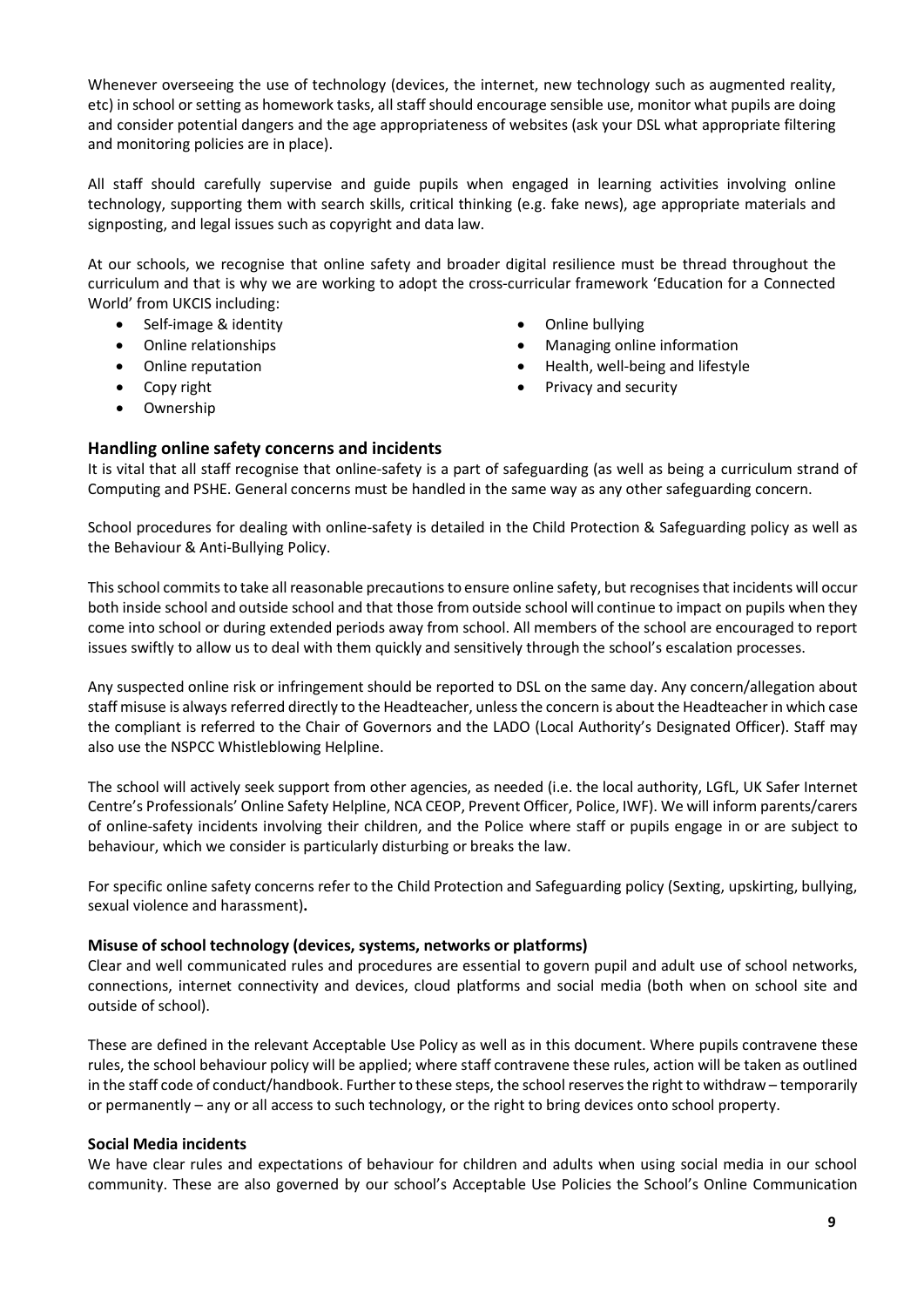Code of Conduct (Appendix F). Breaches will be dealt with in line with the school behaviour policy (for pupils) or code of conduct/handbook (for staff).

Further to this, where an incident relates to an inappropriate, upsetting, violent or abusive social media post by a member of the school community, we will request that the post be deleted and will expect this to be actioned promptly. Where an offending post has been made by a third party, the school may report it to the platform it is hosted on, and may contact the Professionals' Online Safety Helpline (run by the UK Safer Internet Centre) for support or help to accelerate this process.

#### **Data protection and data security**

All pupils, staff, governors, volunteers, contractors and parents are bound by the school's data protection policy and agreements.

Rigorous controls on the LGfL network, USO sign-on for technical services, firewalls and filtering all support data protection. The following data security products are also used to protect the integrity of data, which in turn supports data protection: USO sign on for LGfL services, Sophos Anti-Virus, Sophos Anti-Phish, Sophos InterceptX, Sophos Server Advance, Malware Bytes, Egress, Meraki Mobile Device Management and CloudReady/NeverWare.

The headteacher, data protection officer and governors work together to ensure a GDPR-compliant framework for storing data, but which ensures that child protection is always put first and data-protection processes support careful and legal sharing of information.

Staff are reminded that all safeguarding data is highly sensitive and should be treated with the strictest confidentiality at all times, and only shared via approved channels to colleagues or agencies with appropriate permissions. The use of USO-FX / Egress to encrypt all non-internal emails is compulsory for sharing pupil data. If this is not possible, the DPO and DSL should be informed in advance

#### **Appropriate filtering and monitoring**

KCSIE 2021 obliges schools to "ensure appropriate filters and appropriate monitoring systems are in place and not be able to access harmful or inappropriate material but at the same time be careful that "over blocking" does not lead to unreasonable restrictions as to what children can be taught with regards to online teaching and safeguarding."

At our schools, the internet connection is provided by LGfL. This means they have a dedicated and secure, schoolsafe connection that is protected with firewalls and multiple layers of security, including a web filtering system called WebScreen 3, which is made specifically to protect children in schools. At our schools we have physical monitoring which means that children are always supervised by adults at all times.

At home, school devices are filtered and monitored when on home wifi connections. When pupils log into any school system on a personal device, activity may also be monitored here.

#### **Electronic communications - Email**

• Staff at this school use the StaffMail system for all school emails

This system is linked to the USO authentication system and are fully auditable, trackable and managed by LGfL on behalf of the school. This is for the mutual protection and privacy of all staff, pupils and parents, as well as to support data protection.

General principles for email use are as follows:

- The chat function of Google Classroom (including Google Hangouts and Google Meet along with Zoom), are the only means of electronic communication to be used between staff and pupils(in both directions). Use of a different platform must be approved in advance by the headteacher in advance. Any unauthorised attempt to use a different system may be a safeguarding concern or disciplinary matter and should be notified to the DSL (if by a child) or to the Headteacher (if by a staff member).
- The Office Email address is the only means of electronic communication to be used between staff and parents (in both directions) and under no circumstances should private email addresses or StaffMail addresses be used. Use of a different platform must be approved in advance by the Headteacher in advance. Any unauthorised attempt to use a different system could be a disciplinary matter and should be notified to the Headteacher.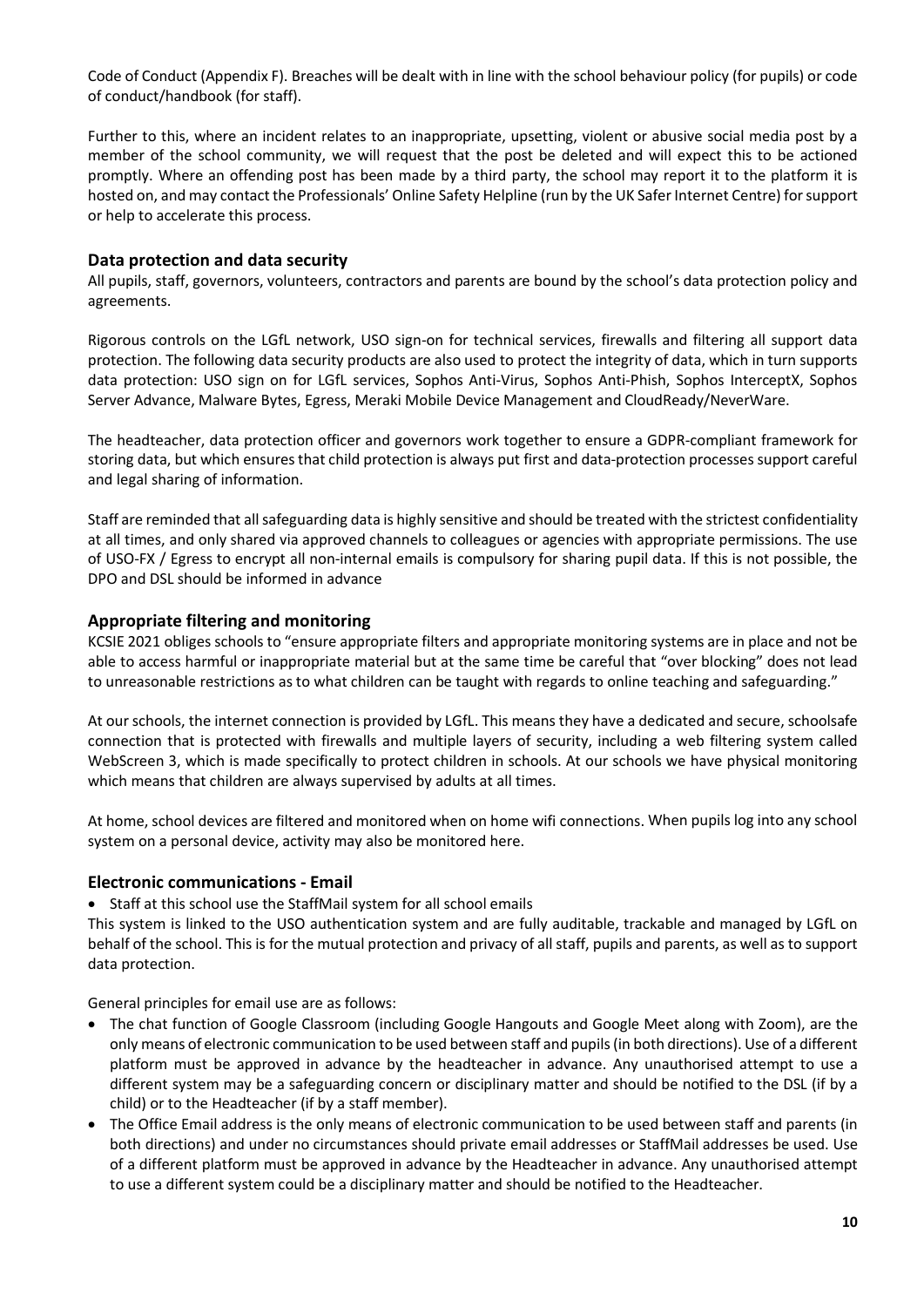- Staff or pupil personal data should never be sent/shared/stored on email.
	- If data needs to be shared with external agencies, USO-FX and Egress systems are available from LGf and if this is not possible then information should be password protected.
	- o Internally, staff should use the school network, including when working from home when remote access is available via the RAV3 system and G Suite.
- Currently we discourage children from emailing each other within the school or we do not allow children to email external accounts using a school-based email address. This system is closely monitored.
- Appropriate behaviour is expected at all times, and the system should not be used to send inappropriate materials or language which is or could be construed as bullying, aggressive, rude, insulting, illegal or otherwise inappropriate, or which might bring the school into disrepute or compromise the professionalism of staff
- Staff are allowed to use the email system for reasonable (not excessive, not during lessons) personal use but should be aware that all use is monitored, their emails may be read and the same rules of appropriate behaviour apply at all times. Emails using inappropriate language, images, malware or to adult sites may be blocked and not arrive at their intended destination.

#### **School Website**

The school website is a key public-facing information portal for the school community (both existing and prospective stakeholders) with a key reputational value. The Headteacher and Governors have delegated who has the day-to-day responsibility of updating the content of the website. The site is managed by / hosted by Cygnet. The DfE has determined information which must be available on a school website.

Where other staff submit information for the website, they are asked to remember:

- School have the same duty as any person or organisation to respect and uphold copyright law. Sources must always be credited and material only used with permission.
- Where pupil work, images or videos are published on the website, their identities are protected and full names are not published (remember also not to save images with a filename that includes a pupil's full name).

#### **Cloud platforms**

We recognise the benefits of cloud computing platforms to enhance teaching and learning and ability to save and access our files. All staff have access to a Goggle Mail account and are able to use the applications provided by the Google for Education's G Suite including the myDrive. We are now in a transitional period where our teaching staff are using myDrive to store and share school-based documents.

When using a cloud platform we adhere to the principles of the DfE document 'Cloud computing services: guidance [for school leaders, school staff and governing bodies'](https://www.gov.uk/government/publications/cloud-computing-how-schools-can-move-services-to-the-cloud).

For online safety, basic rules of good password hygiene ("Treat your password like your toothbrush –never share it with anyone!"), expert administration and training can help to keep staff and pupils safe, and to avoid incidents. The Senior Leadership Team analyse and document systems and procedures before they are implemented, and regularly review them.

#### **Digital images and video**

When a pupil joins the school, parents/carers are asked if they give consent for their child's image to be captured in photographs or videos, for what purpose and for how long. Parents/carers answer as follows:

- For their child's photograph/video to be taken
- For displays around the school
- For social media
- For external use including: school website, paper-based school marketing and the newsletter
- For use on Google Classroom/Google Site

Class teachers have up-to-date lists of which children have permission to have photos or videos taken. These can be checked at any time on SIMS. Any pupils shown in public facing materials are never identified with more than first name (and photo file names/tags do not include full names to avoid accidentally sharing them). We aim for no members of staff to use their personal phone to capture photos or videos of pupils. However on occasion (with permission of SLT) the use of personal phones to capture photos or videos of pupils can take place if the following procedures are applied: appropriately linked to school activities; taken without secrecy and not in a one-to-one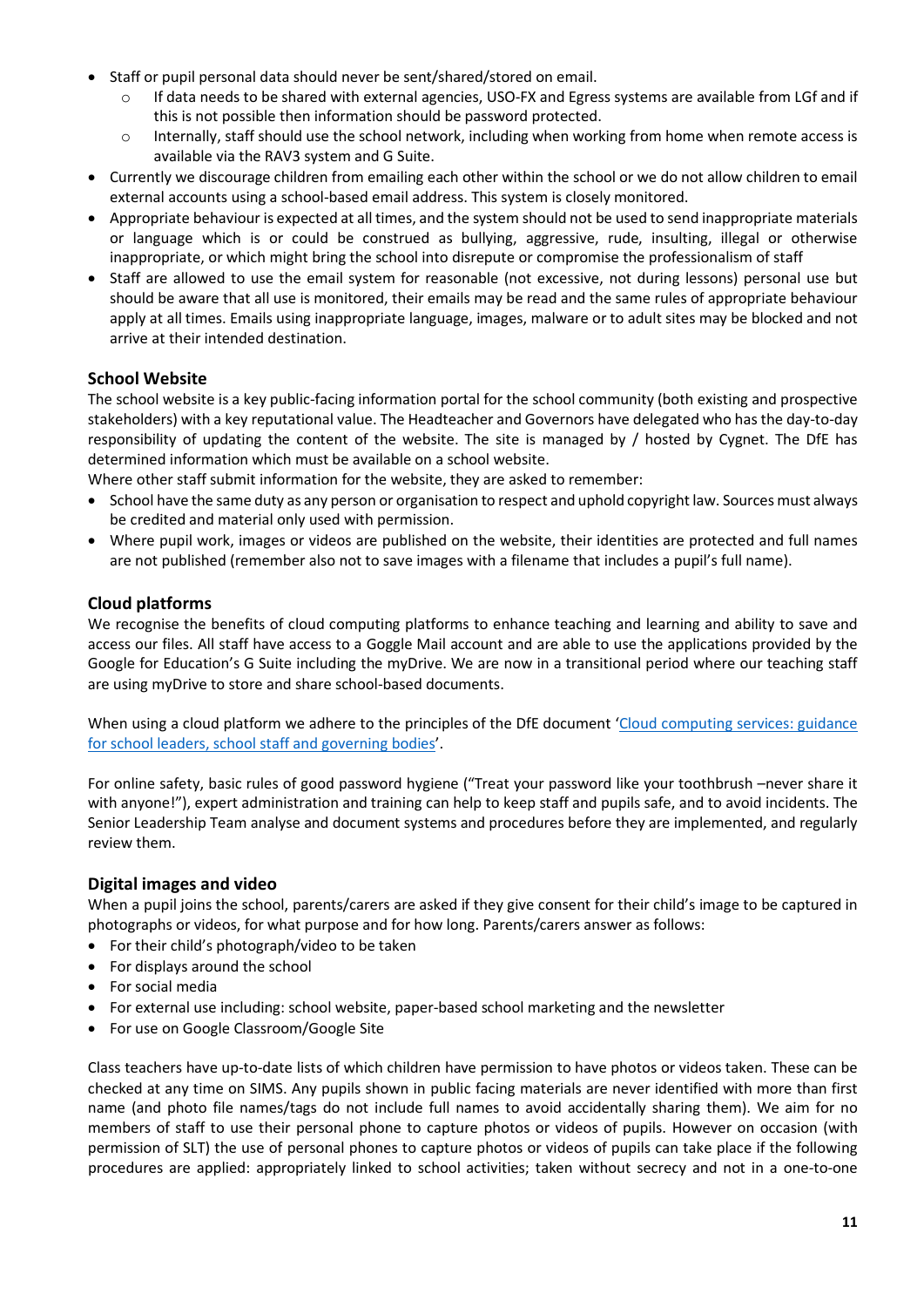situation; always moved to school storage as soon as possible and after which they are deleted from personal devices or cloud services.

Photos are stored on the school network in line with the retention schedule of the school Data Protection Policy.

Staff and parents are reminded annually (a signed declaration by parents with the Home- School Contract) about the importance of not sharing without permission, due to reasons of child protection, data protection, religious or cultural reasons, or simply for reasons of personal privacy.

## **Social Media**

We work on the principle that if we don't manage our social media reputation, someone else will. We understand that Online Reputation Management is about understanding and managing our digital footprint (everything that can be seen or read about the school online). Accordingly, we manage and monitor our social media footprint carefully to know what is being said about the school and to respond to criticism and praise in a fair, responsible manner.

We have specific members of staff who is responsible for managing our Twitter & Instagram account and checking our Google reviews.

#### **Staff, pupils' and parents Social Media presence**

Social media (including here all apps, sites and games that allow sharing and interaction between users) is a fact of modern life, and as a school, we accept that many parents, staff and pupils will use it. However, as stated in the acceptable use policies, which all members of the school community sign, we expect everybody to behave in a positive manner, engaging respectfully with the school and each other on social media, in the same way as they would face to face.

This positive behaviour can be summarised as not making any posts which are or could be construed as bullying, aggressive, rude, insulting, illegal or otherwise inappropriate, or which might bring the school or (particularly for staff) teaching profession into disrepute. This applies both to public pages and to private posts, e.g. parent chats, pages or groups. We ask parents to respect age ratings on social media platforms wherever possible and not encourage or condone underage use.

If parents have a concern about the school, we would urge them to contact us directly and in private to resolve the matter. If an issue cannot be resolved in this way, the school complaints procedure should be followed. Sharing complaints on social media is unlikely to help resolve the matter, but can cause upset to staff, pupils and parents, also undermining staff morale and the reputation of the school (which is important for the pupils we serve).

Many social media platforms have a minimum age of 13 (note that WhatsApp is 16+), but the school regularly deals with issues arising on social media with pupils under the age of 13. We ask parents to respect age ratings on social media platforms wherever possible and not encourage or condone underage use.

However, the school has to strike a difficult balance of not encouraging underage use at the same time as needing to acknowledge reality in order to best help our pupils to avoid or cope with issues if they arise. Online safety lessons will look at social media and other online behaviour, how to be a good friend online and how to report bullying, misuse, intimidation or abuse. However, children will often learn most from the models of behaviour they see and experience, which will often be from adults.

Parents can best support this by talking to their children about the apps, sites and games they use, with whom, for how long, and when (late at night / in bedrooms is not helpful for a good night's sleep and productive teaching and learning at school the next day).

The school has an official Twitter & Instagram page and will not respond to enquiries about the school on this and asks parents/carers not to use this channel to communicate about their children.

Pupils are not allowed\* to be 'friends' with or make a friend request\*\* to any staff, governors, volunteers and contractors or otherwise communicate via social media.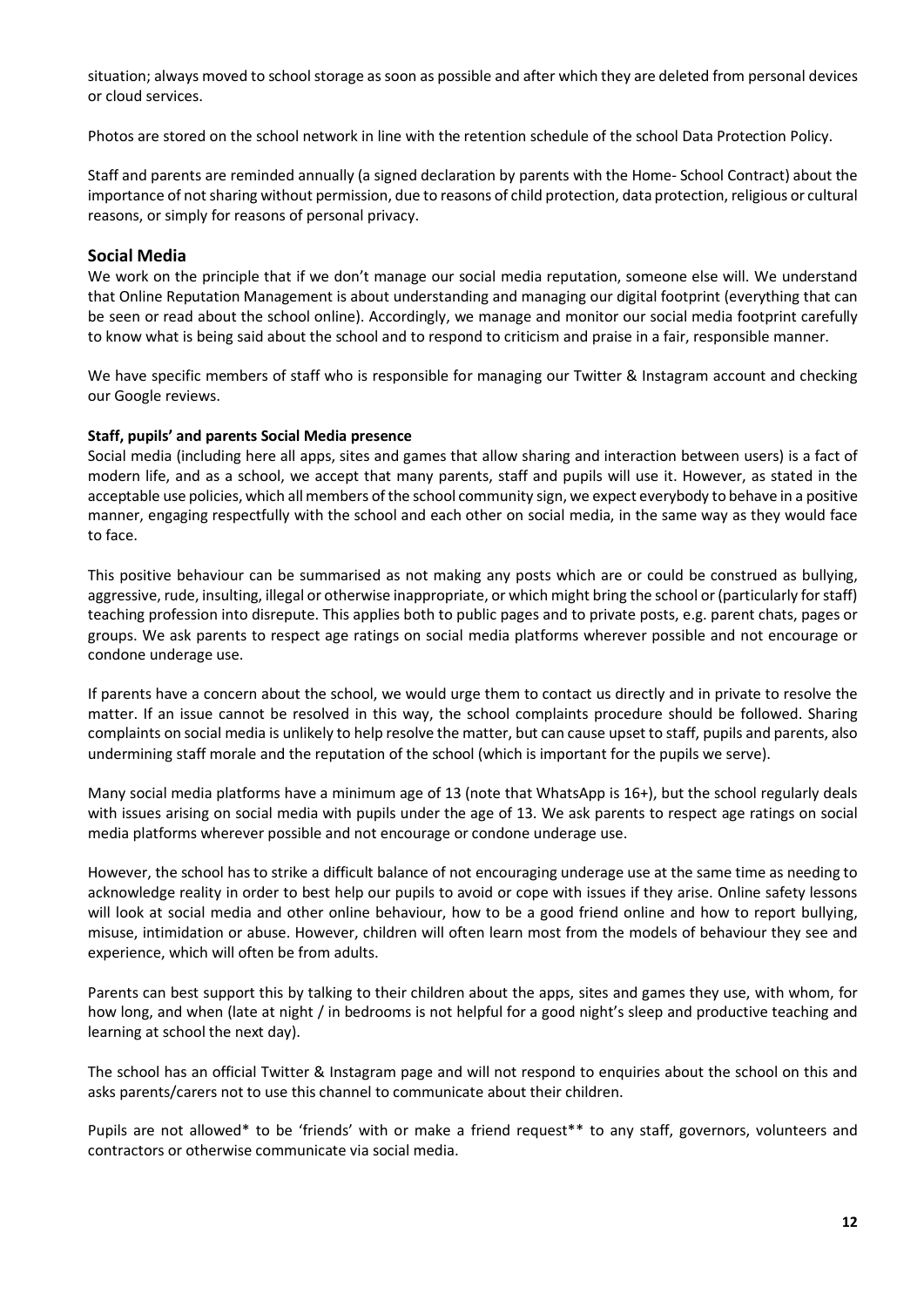Pupils are discouraged from 'following' staff, governor, volunteer or contractor public accounts (e.g. following a staff member with a public Instagram account) and this highlights the need for staff to remain professional in their private lives. In the reverse situation, however, staff must not follow such public student accounts.

\* Exceptions may be made, e.g. for pre-existing family links, but these must be approved by the Headteacher, and should be declared upon entry of the pupil or staff member to the school.

\*\* Any attempt to do so may be a safeguarding concern or disciplinary matter and should be notified to the DSL (if by a child) or to the Headteacher (if by a staff member).

Staff are reminded that they are obliged not to bring the school or profession into disrepute and the easiest way to avoid this is to have the strictest privacy settings and avoid inappropriate sharing and oversharing online. They should never discuss the school or its stakeholders on social media and be careful that their personal opinions might not be attributed to the school, trust or local authority, bringing the school into disrepute. We have an Online Communication (including Social Media) Code of Conduct for Staff Working with Children which all staff sign, Appendix F.

#### **Social media incidents**

Breaches of this policy and of school AUPs (Acceptable Use Policies) will be dealt with in line with the school behaviour policy (for pupils) or code of conduct/handbook (for staff).

Further to this, where an incident relates to an inappropriate, upsetting, violent or abusive social media post by a member of the school community, we will request that the post be deleted and will expect this to be actioned promptly.

Where an offending post has been made by a third party, the school may report it to the platform where it is hosted, and may contact the Professionals' Online Safety Helpline (run by the UK Safer Internet Centre) for support or help to accelerate this process. The police or other authorities may be involved where a post is potentially illegal or dangerous.

#### **Extremism**

The school has obligations relating to radicalisation and all forms of extremism under the Prevent Duty (see CP & Safeguarding Policy). Staff will not support or promote extremist organisations, messages or individuals, give them a voice or opportunity to visit the school, nor browse, download or send material that is considered offensive or of an extremist nature by the school. We ask for parents' support in this also, especially relating to social media, where extremism and hate speech can be widespread on certain platforms.

#### **Devise usage**

Please read the following in conjunction with Electronic Devise Acceptable Use Policy, Appendix G.

All staff with access to school devices are reminded about rules on the misuse of school technology including when devices are used at home which should be used just like if they were in full view of a teacher or colleague.

#### **Personal devices including wearable technology and mobile telephones**

**Pupils**, who walk to or from school alone, are allowed to bring mobile phones in to school. Mobile phones have to be turned off before arrival on school property and not turned back on until the pupil has left the school premises. Upon arrival in the classroom, pupils should hand in their mobile phone to their class teacher who will keep them in an allocated space. During the school day, phones must remain turned off at all times and pupils should not attempt to access these. Any attempt to use a phone in school will lead to an appropriate sanction and the possible withdrawal of mobile privileges.

Pupils are not allowed to have wearable technology which links to the internet.

**At Hackbridge Primary all staff who work directly with children** should leave their mobile phones on silent and only use them when they not teaching or in direct contact with pupils. Child/staff data should never be downloaded onto a private phone. **At Spencer Nursery School** all staff who work directly with children must lock their mobile phones away for the duration of the day, expect for lunch times.

Smart watches including Fitbits are permitted to be worn by staff but to be used only as a watch when working with children. Therefore, other functions must be disabled when staff are with children.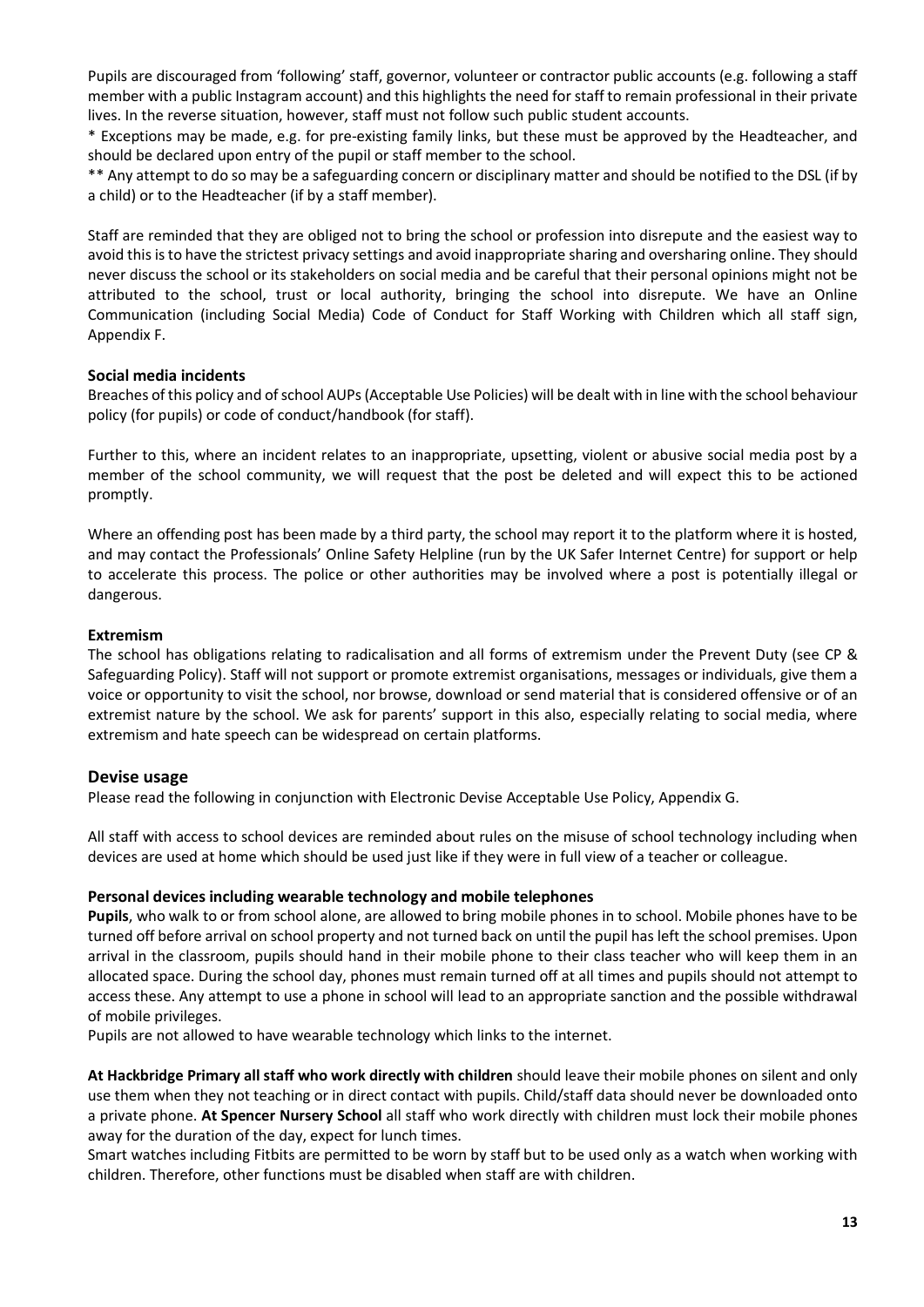**Volunteers, contractors, governors** should keep their phones away and on silence during school hours. Under no circumstances should they be used in the presence of children or to take photographs or videos. If this is required (e.g. for contractors to take photos of equipment or buildings), permission should be sought from the site team or a member of SLT and this should be done in the presence of a member staff during school hours.

**At Hackbridge Primary, parents** are asked to be respectful when using their mobile phones on site. They should ask permission before taking any photos, e.g. of displays in corridors or classrooms, and avoid capturing other children. When at school events, please refer to the Digital images and videos section on page 11 & 12 of this document. **At Spencer Nursery**, all parents are advised that the nursery is a 'non mobile phone site' and therefore they are not permitted to use phones in the school at any time – notices are displayed throughout the school to this affect.

#### **Network/internet access on school devices**

**Pupils** are not allowed networked file access via personal devices. Pupils can access the school wireless internet network only via school technology and not using personal devices (which are remain switched off during the school day).

**Home devices** are issued to some pupils. These are restricted to the apps/software installed by the school and may be used for learning and reasonable and appropriate personal use at home, but all usage may be tracked. The devices are filtered monitored when on home wifi connections.

**All staff who work directly with children** should leave their mobile phones on silent and only use them in private staff areas during school hours unless in an emergency. Staff can access the school Wifi but must understand that all internet traffic is monitored.

**Volunteers, contractors, governors** can access the wireless network but have no access to networked files/drives, subject to the acceptable use policy. All internet traffic is monitored.

**Parents** have no access to the school network or wireless internet on personal devices.

#### **Trips / events away from school**

For school trips/events away from school, teachers will be able to use their personal mobile phone in an emergency or in any other communication with the school. Support staff and volunteers should not be using their mobile phones at any other time unless authorised by the teacher leading the trip.

#### **Searching and confiscation**

In line with the DfE guidance 'Searching, screening and confiscation: advice for schools', the Headteacher and staff authorised by them have a statutory power to search pupils/property on school premises. This includes the content of mobile phones and other devices, for example as a result of a reasonable suspicion that a device contains illegal or undesirable material, including but not exclusive to sexual images, pornography, violence or bullying.

Full details of the school's search procedures are available in the school Behaviour Policy.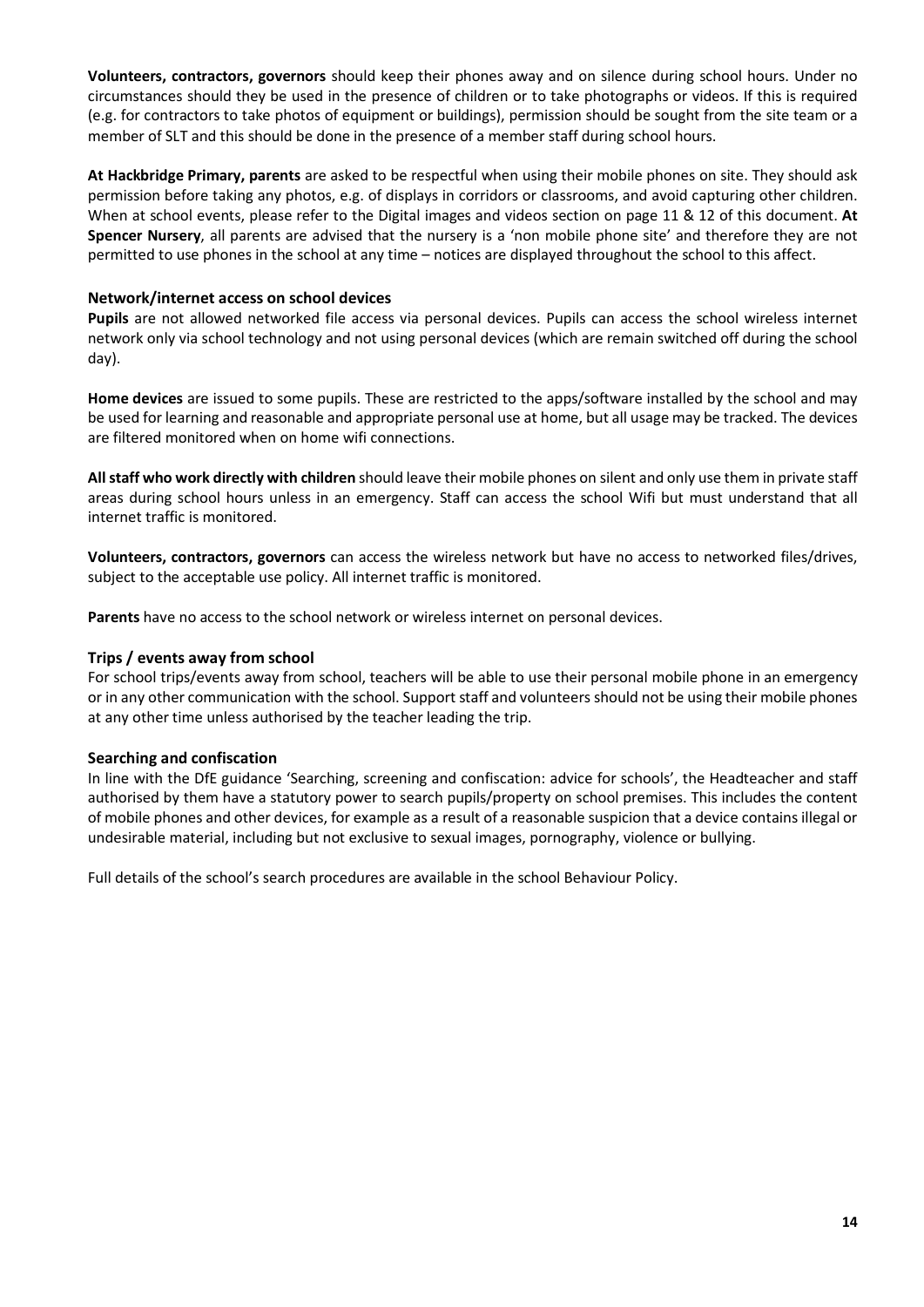

# **Acceptable Use Agreement (pupils KS1)**

| Name of pupil:                                                                                                    |
|-------------------------------------------------------------------------------------------------------------------|
| Class:                                                                                                            |
| This is how I KEEP SAFE online:                                                                                   |
| Connect<br>Mindfu<br>Give to<br>others<br>√ I stay safe online and on my devices, I follow the digital 5<br>a day |
| √ I only use the devices or apps, sites or games I am allowed to                                                  |
| √ I check before I use new sites, games or apps by a trusted adult                                                |
| Iask for help if I am stuck or not sure                                                                           |
| √ I tell a trusted adult if I am upset, worried, scared or confused                                               |
| √ If I get a funny feeling in my tummy, I talk to an adult                                                        |
| $\checkmark$ I look out for my friends and tell someone if they need help                                         |
| I know people online are not always who they say they are                                                         |
| √ I think before I click                                                                                          |
| √ I do not keep secrets or do dares and challenges just because someone<br>tells me to                            |
| V I keep my body to myself online                                                                                 |
| I do not share private information                                                                                |
| I am kind and polite to everyone                                                                                  |
|                                                                                                                   |
|                                                                                                                   |
| My trusted adults are:                                                                                            |
| At school:                                                                                                        |
| At home:                                                                                                          |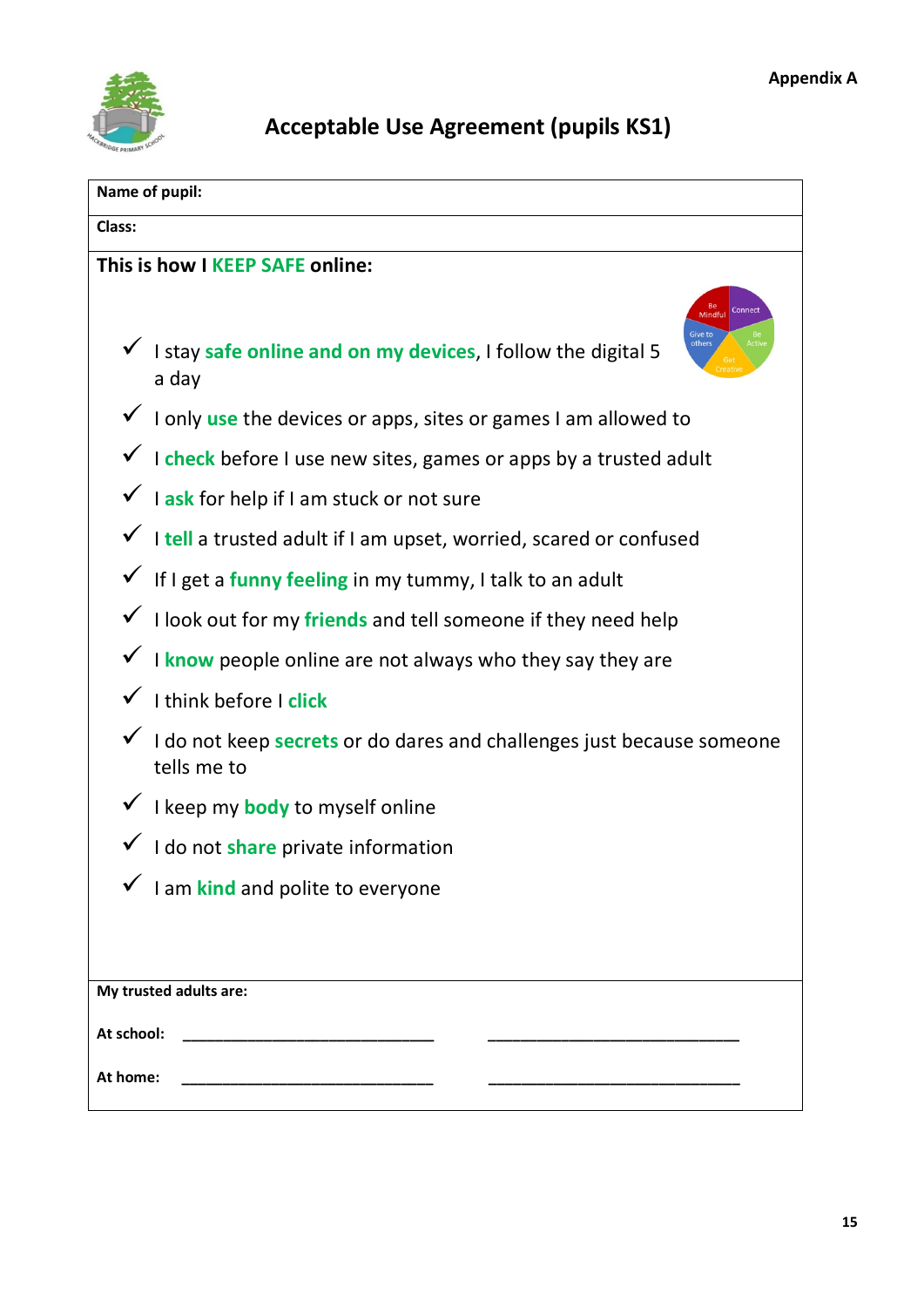# **Appendix 2: Acceptable Use Agreement (pupils KS2)**

| Name of pupil:                                                                                                                                           | Date: |
|----------------------------------------------------------------------------------------------------------------------------------------------------------|-------|
| Class:                                                                                                                                                   |       |
| This is how I KEEP SAFE online:                                                                                                                          |       |
|                                                                                                                                                          |       |
| $\checkmark$ I will remember to follow the digital 5 a day (Stay connected, Be active, Get creative, Give to<br>others and Be mindful)                   |       |
| √ I use the school's internet and devices for schoolwork and other activities to learn and have fun                                                      |       |
| V I learn at home even when I cannot be at school due to Covid                                                                                           |       |
| √ At home or school, I only use the devices, apps sites and games I am given permission to use<br>from a trusted adult or they are present being present |       |
| √ I only use sites, games and apps that my trusted adults say I can                                                                                      |       |
| √ I won't share anything that I know another person wouldn't want shared, or which might upset<br>them.                                                  |       |
| $\checkmark$ I keep my passwords to myself and ask for them to be reset if anyone finds them out.                                                        |       |
| I think before I click on links or share so that I am careful to protect my online reputation                                                            |       |
| V I understand that some people might not be who they say they are                                                                                       |       |
| V I do not share <i>private</i> information                                                                                                              |       |
| V I keep my body to myself online                                                                                                                        |       |
| V I don't send any photos without checking with a trusted adult                                                                                          |       |
| √ I ask for talk to a trusted adult if I am upset, worried, scared or unsure about                                                                       |       |
| √ I know that some apps, games, websites and social networks have age restrictions and rules on<br>how to behave and I respect this                      |       |
| I am considerate, respectful and kind online                                                                                                             |       |
| √ I keep others safe by talking to a trusted adult if I am worried about something I see or hear                                                         |       |
| √ I will not meet with anyone I speak to online that I do not know in real life                                                                          |       |
| I can say no online if I need to and do not have to do something just because a 'friend' asks me                                                         |       |
| too.                                                                                                                                                     |       |
| √ I will ask permission to do live video streams on my own                                                                                               |       |
| My trusted adults are:                                                                                                                                   |       |
| At school:<br><u> 1990 - Johann Barn, mars ann an t-Amhain an t-Amhain an t-Amhain an t-Amhain an t-Amhain an t-Amhain an t-Amh</u>                      |       |
| At home:                                                                                                                                                 |       |
|                                                                                                                                                          |       |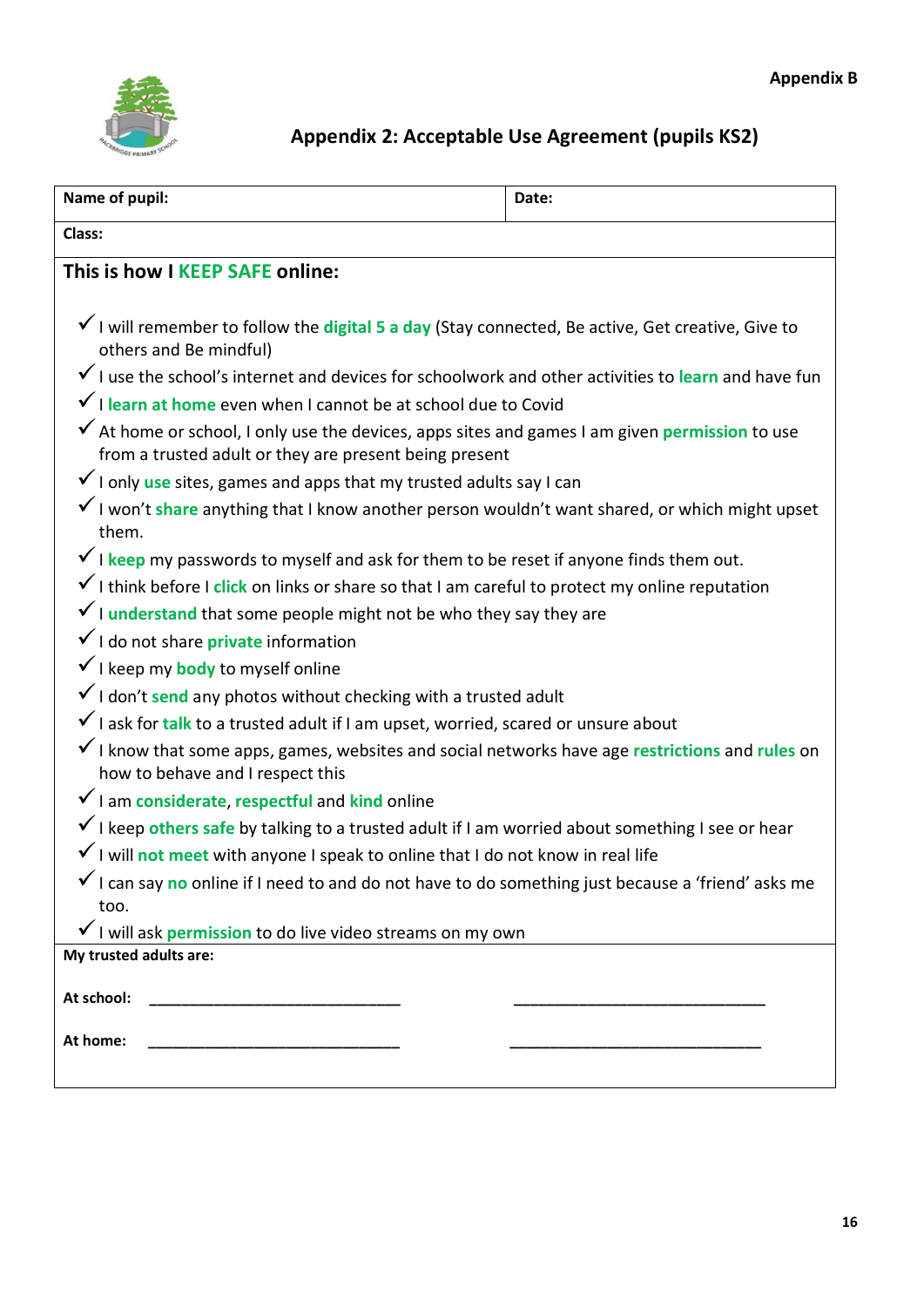



### **Name of Staff Member/Governor (Volunteer or Visitor):**

- $\checkmark$  I have read and understood the school's full Online Safety policy and agree to uphold the spirit and letter of the approaches outlined there, both for my behaviour as an adult and enforcing the rules for pupils. I will report any breaches or suspicions (by adults or children) in line with the policy without delay.
- $\checkmark$  I understand it is my duty to support a whole-school safeguarding approach and will report any behaviour which I believe may be inappropriate or concerning in any way to the Designated Safeguarding Lead (if by a child) or Headteacher.
- During remote learning I will follow the school's Remote Learning Policy and behave professionally at all times.
- I understand that in past and potential future remote learning and lockdowns, there is a greater risk for grooming and exploitation as children spend more time at home and on devices; I must play a role in supporting educational and safeguarding messages to help with this.
- I understand the responsibilities listed for my role in the school's Online Safety policy. This includes promoting online safety as part of a whole school approach in line with the PSHE curriculum, as well as safeguarding considerations when supporting pupils remotely.
- $\checkmark$  I understand that school systems and users are protected by security, monitoring and filtering services, and that my use of school devices, systems and logins on my own devices and at home (regardless of time, location or connection), including encrypted content, can be monitored/captured/viewed by the relevant authorised staff members.
- $\checkmark$  I understand that I am a role model and will promote positive online safety and model safe, responsible and positive behaviours in my own use of technology, including social media, e.g. by:
	- not sharing other's images or details without permission
	- refraining from posting negative, threatening or violent comments about others, regardless of whether they are members of the school community or not.
- $\checkmark$  I will not contact or attempt to contact any pupil or to access their contact details (including their usernames/handles on different platforms) in any way other than school-approved and school-monitored ways, which are detailed in the school's Online Safety Policy. I will report any breach of this by others or attempts by pupils to do the same to the Headteacher.
- $\checkmark$  Details on social media behaviour, the general capture of digital images/video and on my use of personal devices is stated in the full Online Safety policy. If I am not sure if I am allowed to do something in or related to school, I will not do it.
- I understand the importance of upholding my online reputation, my professional reputation and that of the school), and I will do nothing to impair either. More information can be found in the Online Communication Code of Conduct, Appendix F
- $\checkmark$  I agree to adhere to all provisions of the school Data Protection Policy at all times, whether or not I am on site or using a school device, platform or network, and will ensure I do not access, attempt to access, store or share any data which I do not have express permission for. I will protect my passwords/logins and other access, never share credentials and immediately change passwords and notify the Headteacher if I suspect a breach. I will only use complex passwords and not use the same password as for other systems.
- $\checkmark$  I will not store school-related data on personal devices, storage or cloud platforms. USB keys, will be encrypted, and I will only use safe and appropriately licensed software, respecting licensing, intellectual property and copyright rules at all times.
- $\checkmark$  I will never use school devices and networks/internet/platforms/other technologies to access material that is illegal or in any way inappropriate for an education setting. I will not attempt to bypass security or monitoring and will look after devices loaned to me.
- $\checkmark$  I will not support or promote extremist organisations, messages or individuals, nor give them a voice or opportunity to visit the school. I will not browse, download or send material that is considered offensive or of an extremist nature by the school.
- $\checkmark$  I understand and support the commitments made by pupils, parents and fellow staff, governors and volunteers in their Acceptable Use Policies and will report any infringements in line with school procedures.
- $\checkmark$  I will follow the guidance in the safeguarding and online-safety policies for reporting incident.
- $\checkmark$  I understand that breach of this AUP and/or of the school's full Online Safety Policy may lead to appropriate staff disciplinary action or termination of my relationship with the school and where appropriate, referral to the relevant authorities.

The school may exercise its right to monitor the use of the information systems and Internet access, to intercept e-mail and to delete inappropriate materials where it believes unauthorised use of the school's information system may be taking place, or the system is being used for criminal purposes or storage of inappropriate or unlawful text, imagery or sound.

I have read, understood and accept the Staff ICT Acceptable Use Policy.

| Signed (staff member/governor/volunteer/visitor): | Date: |
|---------------------------------------------------|-------|
|                                                   |       |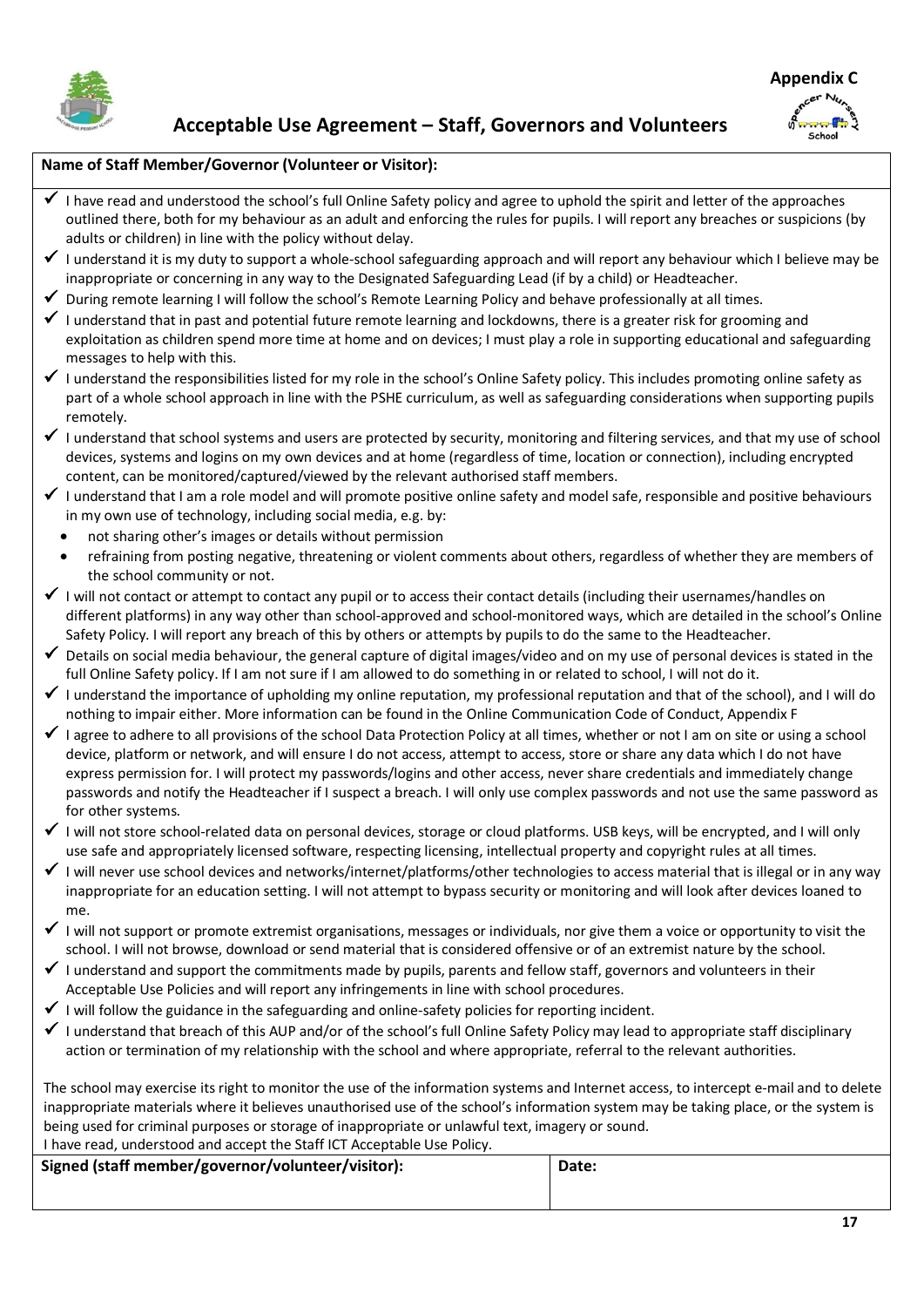



#### **Name of Visitor or Contractor:**

#### I am agreeing to:

- I understand that any activity on a school device or using school networks, platforms, internet and logins may be captured by one of the school's systems security, monitoring and filtering systems and/or viewed by an appropriate member of staff.
- I will never attempt to arrange any meeting, **including tutoring session,** without the full prior knowledge and approval of the school, and will never do so directly with a pupil. The same applies to any private/direct communication with a pupil.
- $\checkmark$  I will leave my phone in my pocket and place it on silent. Under no circumstances will I use it (or other capture device) in the presence of children or to take photographs or audio/visual recordings of the school, its site, staff or pupils. If required (e.g. to take photos of equipment or buildings), I will have the prior permission of the headteacher (this may be delegated to other staff) and it will be done in the presence of a member staff.
- $\checkmark$  If I am given access to school-owned devices, networks, cloud platforms or other technology:
	- o I will use them exclusively for the purposes to which they have been assigned to me, and not for any personal use
	- $\circ$  I will not attempt to access any pupil / staff / general school data unless expressly instructed to do so as part of my role
	- $\circ$  I will not attempt to make contact with any pupils or to gain any contact details under any circumstances
	- o I will protect my username/password and notify the school of any concerns
	- o I will abide by the terms of the school Data Protection Policy and GDPR protections
- I will not share any information about the school or members of its community that I gain as a result of my visit in any way or on any platform except where relevant to the purpose of my visit and agreed in advance with the school.
- I will not reveal any new information on social media or in private which shows the school in a bad light or could be perceived to do so.
- I will not do or say anything to undermine the positive online-safety messages that the school disseminates to pupils and will not give any advice on online-safety issues unless this is the purpose of my visit and this is pre-agreed by the school.
- I will report any behaviour which I believe may be inappropriate or concerning in any way to the Designated Safeguarding Lead (if by a child) or Headteacher (if by an adult).
- $\checkmark$  I will only use any technology during my visit, whether provided by the school or my personal/work devices, including offline or using mobile data, for professional purposes and/or those linked to my visit and agreed in advance. I will not view material which is or could be perceived to be inappropriate for children or an educational setting.

To be completed by the visitor/contractor:

| I have read, understood and agreed to this policy.                                                                            |
|-------------------------------------------------------------------------------------------------------------------------------|
| Signature/s:                                                                                                                  |
| Name:<br><u> 1999 - Johann John Harry Harry Harry Harry Harry Harry Harry Harry Harry Harry Harry Harry Harry Harry Harry</u> |
|                                                                                                                               |
|                                                                                                                               |
| Date/time:                                                                                                                    |
| To be completed by the school (only when exceptions apply):                                                                   |
| <b>Exceptions to the above policy:</b>                                                                                        |
| Name / role / date / time:                                                                                                    |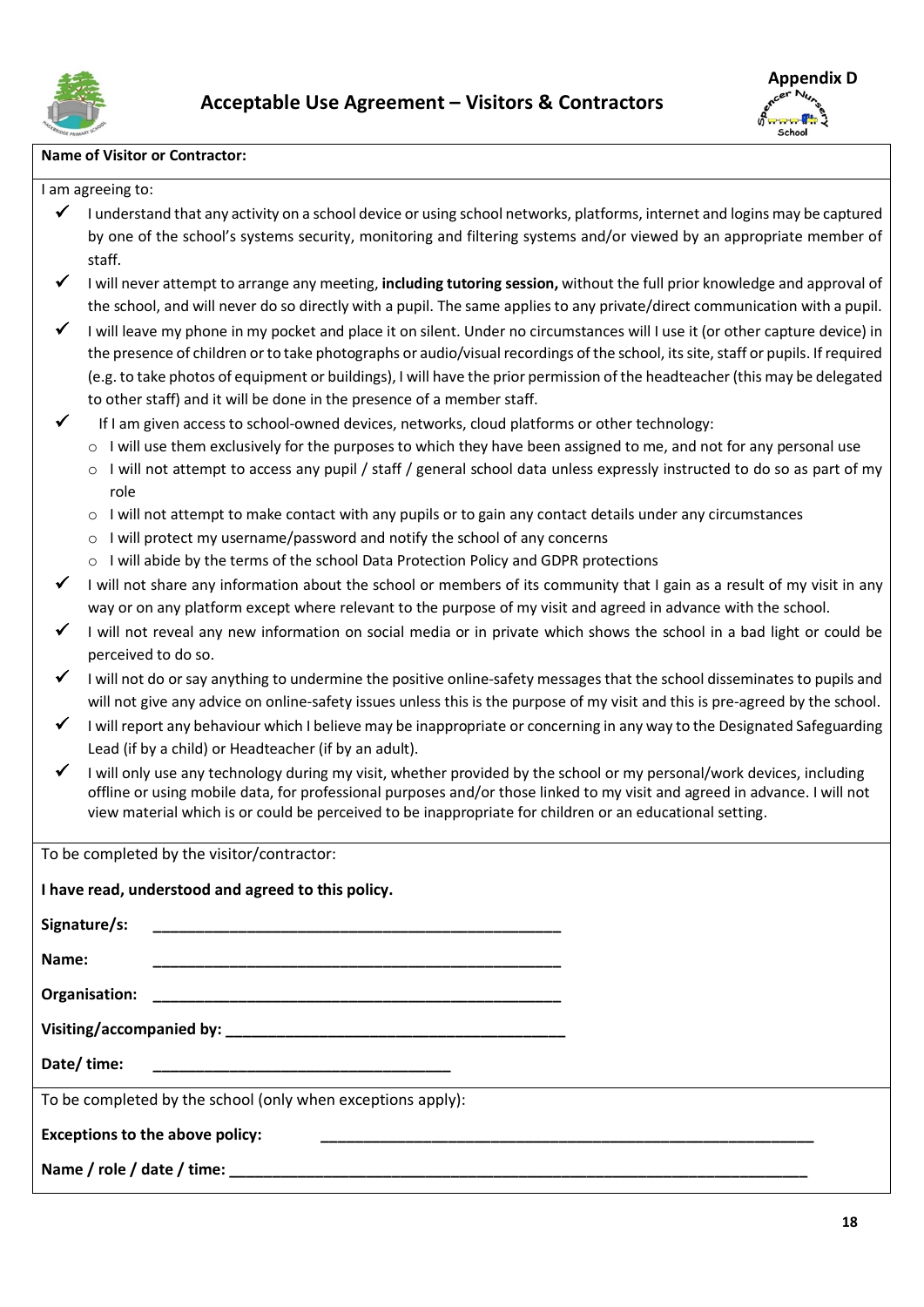

#### **Name of Parent or Carer:**

#### I am agreeing to:

- I understand that my child school uses technology as part of the daily life of the school when it is appropriate to support teaching and learning and the smooth running of the school, and to help prepare the children in our care for their future lives.
- $\checkmark$  I understand that the school takes every reasonable precaution to keep pupils safe and to prevent pupils from accessing inappropriate materials, including behaviour policies and agreements, physical and technical monitoring, education and support and web filtering. However, the school cannot be held responsible for the nature and content of materials accessed through the internet and mobile technologies, which can sometimes be upsetting.
- $\checkmark$  I understand that internet and device use in school, and use of school-owned devices, networks and cloud platforms out of school may be subject to filtering and monitoring. These should be used in the same manner as when in school, **including during any remote learning periods.**
- $\checkmark$  I will promote positive online safety and model safe, responsible and positive behaviours in my own use of technology, including on social media: not sharing other's images or details without permission and refraining from posting negative, threatening or violent comments about others, including the school staff, volunteers, governors, contractors, pupils or other parents/carers.
- $\checkmark$  The impact of social media use is often felt strongly in schools, which is why we expect certain behaviours from pupils when using social media. I will support the school's social media policy and not encourage my child to join any platform where they are below the minimum age.
- $\checkmark$  I will follow the school's digital images and video policy, which outlines when I can capture and/or share images/videos. I will not share images of other people's children on social media and understand that there may be cultural or legal reasons why this would be inappropriate or even dangerous. The school sometimes uses images/video of my child for internal purposes and it will only do so publicly if I have given my consent.
- $\checkmark$  I understand that for my child to grow up safe online, s/he will need positive input from school and home, so I will talk to my child about online safety.
- I understand that my child needs a safe and appropriate place to do remote learning if school or bubbles are closed (similar to regular online homework). When on any video calls with school, it would be better not to be in a bedroom but where this is unavoidable, my child will be fully dressed and not in bed, and the camera angle will point away from beds/bedding/personal information etc. Where it is possible to blur or change the background, I will help my child to do so.
- If my child has online tuition, I will undertake necessary checks where I have arranged this privately to ensure they are registered/safe and reliable, and for any tuition remain in the room where possible, and ensure my child knows that tutors should not arrange new sessions or online chats directly with them.
- I understand that whilst home networks are much less secure than school ones, I can apply child safety settings to my home internet. (Internet Matters provides guides to help parents do this easily for all the main internet service providers in the UK).
- I understand that it can be hard to stop using technology sometimes, and I will talk about this to my children, and refer to the principles of the Digital 5 A Day[: childrenscommissioner.gov.uk/our-work/digital/5-a-day/](https://www.childrenscommissioner.gov.uk/our-work/digital/5-a-day/)
- $\checkmark$  I understand and support the commitments made by my child in the Acceptable Use Policy (AUP) which s/he has signed, and I understand that s/he will be subject to the school's Behaviour Policy if s/he does not follow these rules.
- I can talk to your child's class teacher or a member of the Senior Leadership Team if I have any concerns about my child/ren's use of technology, or about that of others in the community, or if I have questions about online safety or technology use in school.

| I/we have read, understood and agreed to this policy. |  |  |  |
|-------------------------------------------------------|--|--|--|
| Signature/s:                                          |  |  |  |
| Name/s of parent / guardian:                          |  |  |  |
| Parent / guardian of:                                 |  |  |  |
| Date:                                                 |  |  |  |
|                                                       |  |  |  |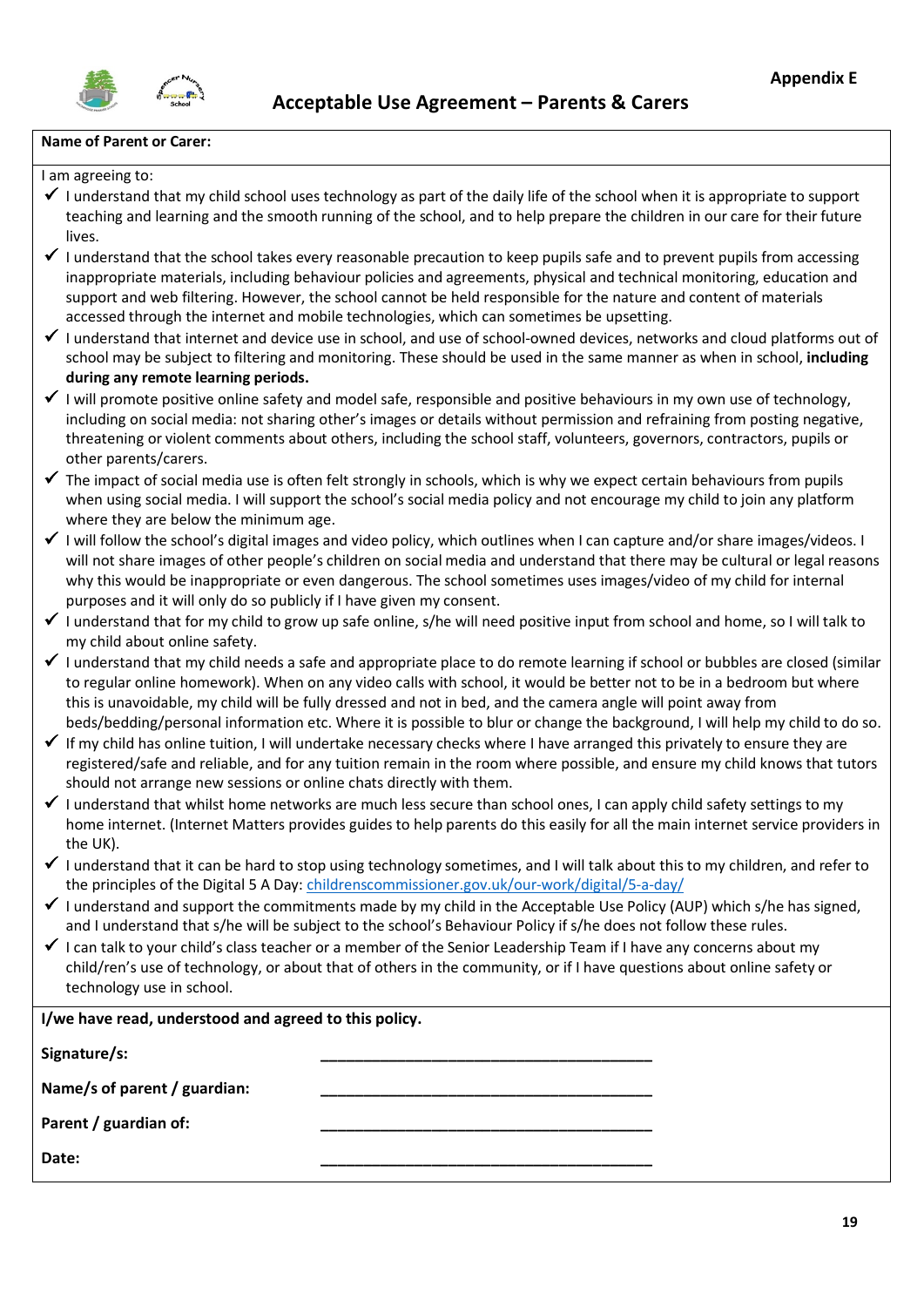

# **Online Communication (including Social Media) Code of Conduct for Staff Working with Children**



# **Why do we need a code of conduct for communication?**

Over the past years the use of blogs, chat rooms and social networking sites, such as Twitter and Facebook has become increasingly popular. Such sites are used to chat with and share information, photographs and news with friends across the world.

The use of these sites has many benefits. However, there are potential problems concerning privacy and inappropriate usage. These may include breaches of confidentiality, unsuitable language or images, and in some cases breaches of the law.

Examples of such problematic usage of social networking could be:

- Staff referring to parents or children by name
- Staff referring to forthcoming trips/visits
- Staff using derogatory or offensive language about parents, colleagues, managers, or the organisation for which they work.
- Staff posting images of themselves in inappropriate dress or situations
- Staff posting images of pupils on the internet
- Staff participating in illegal activities such as the sharing of indecent images of children
- Partners or friends posting inappropriate comments concerning staff
- Partners and friends posting images that show staff members in situations which may not be in keeping with their professional status

# **What are we protecting?**

- Ourselves as members of staff: our privacy, reputation and safety
- The children we work with: their privacy, reputation and safety
- The reputation of our employer

This code of conduct is designed to protect all staff who use such sites in their private lives.

As adults who work with children, we have a duty to demonstrate the highest standards of conduct or integrity. We need to ensure that our actions in our private lives do not put us into situations where our conduct or integrity might be called into question or potentially bring our employer into disrepute.

This could result in disciplinary action by your employer or even criminal prosecution. This code of conduct sets out expectations around your online behaviour that could affect professional standing, integrity and dignity.

# **Code of conduct:**

- Staff should not enter into online contact with children (regardless of age) they work with, parents or their families. Friend requests from parents or children under the age of 18 (past or present) in this context should be politely declined by explaining that it is against school policy, which is designed to protect staff from abuse and misunderstandings. Exceptions may be made by the Headteacher for pre-existing family links.
- Staff should not create web pages, groups or contact lists concerning professional activities carried out on behalf of the school unless they have express written permission from a senior manager.
- Only make contact with children for *professional* reasons and in accordance with any organisational policy.
- There must be absolutely no *private* online contact between staff and any children with whom they have a work-related relationship.
- Staff should not store images or videos of any children with whom they have a work-related relationship, on their private machines.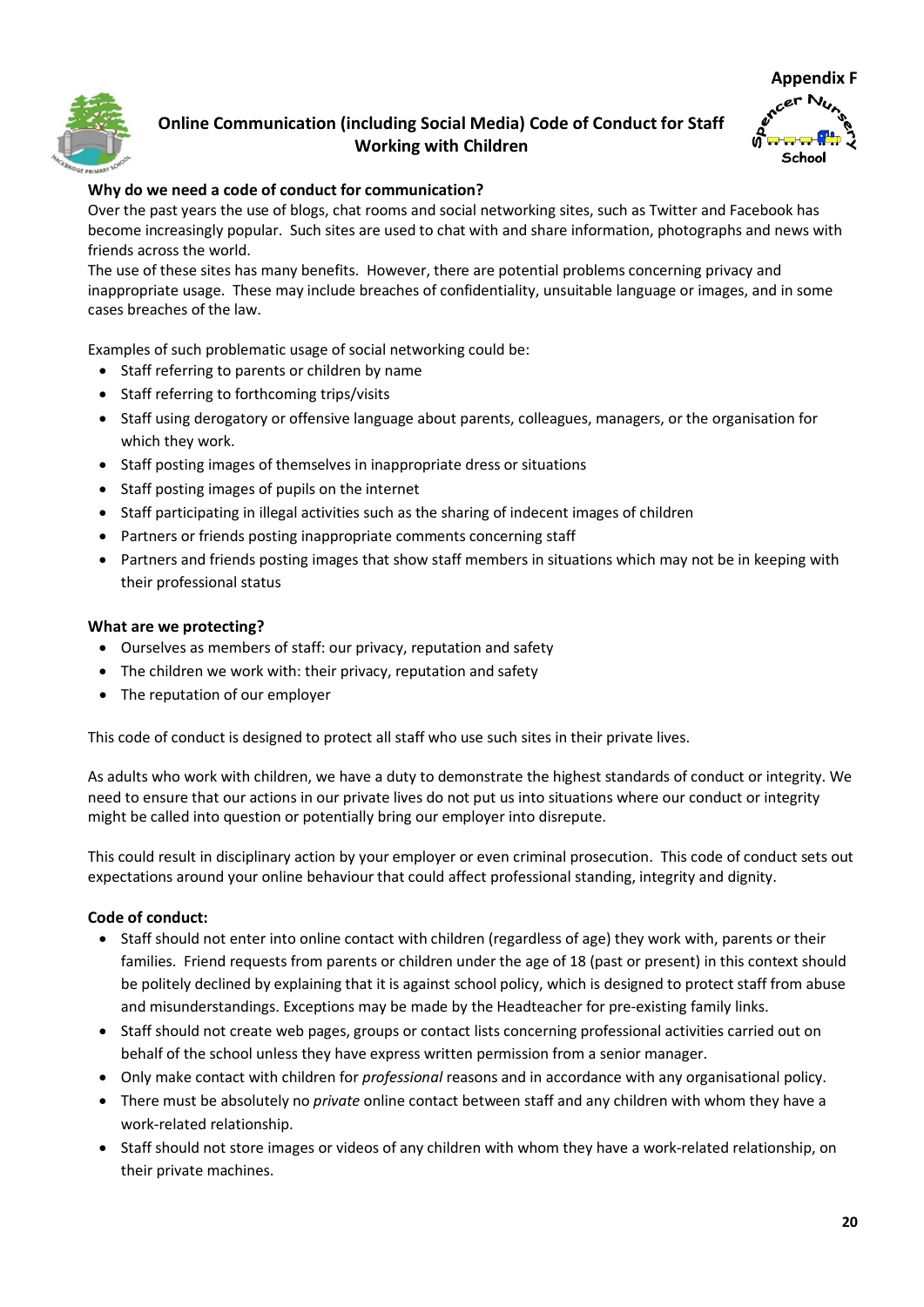- Staff should not post images or videos of pupils, with whom they have a work-related relationship, on any social networking site/the internet.
- Online contact made as part of professional duties should always be carried out using technologies provided by the school or local authority. These technologies should have the capability of logging and storing records securely. These emails should only be sent using webmail.suttonlea.org not other systems which aren't provided by the local authority for example Hotmail etc. The school authorises the use of What's App for dayto-day communication but nothing sensitive should ever be shared via this method.
- Staff are strongly advised to be careful about what they say online in contact with other young people such as relatives or family friends. This applies to any media, for example: images, audio or video material.
- Any contact with children and young persons after they have left the organisation (e.g. moved to a secondary school) should be sanctioned by the Headteacher and the parent and not occur through social networking sites or other online communication technologies.
- Do not give personal contact details to children including their mobile telephone number and details of any blogs or personal websites.
- Not use internet or web-based communication channels to send *personal* messages to a child person.
- Ensure that if staff use a social networking site, details are not shared with children and privacy settings are set at maximum.

# **This code does not cover:**

- *Social contact* between adult colleagues. However, staff need to be mindful of what they are posting and who can see it. This is important in respect of confidentiality, workplace relationships. Online contacts may not appreciate the difference between private and professional comments.
- *Membership of professional networks* or forums: these are usually covered by a professional body's own code of conduct.
- *Membership of forums*, although in extreme cases legal restrictions may apply. Staff should however remember that what they say may reflect upon their professional lives and moderate their comments accordingly.

# **Staff privacy and dignity:**

- Staff are strongly recommended to check that their online privacy settings only allow "friends" to see their profiles.
- Staff are advised not to accept friend requests from people who are not personally known to them.
- Staff should ask colleagues before photographs are posted which may cause them embarrassment. Staff posting their own images should bear in mind the fact that any image can easily be downloaded and manipulated and they should choose which images they share accordingly.
- It is recommended that staff do not post images that could be used to identify their homes or families.
- All staff are advised to make themselves familiar with the parent/carer pages on the CEOP "Think You Know" site a[t www.thinkyouknow.co.uk](http://www.thinkyouknow.co.uk/) and keep themselves up to date with the risks of emerging technologies.